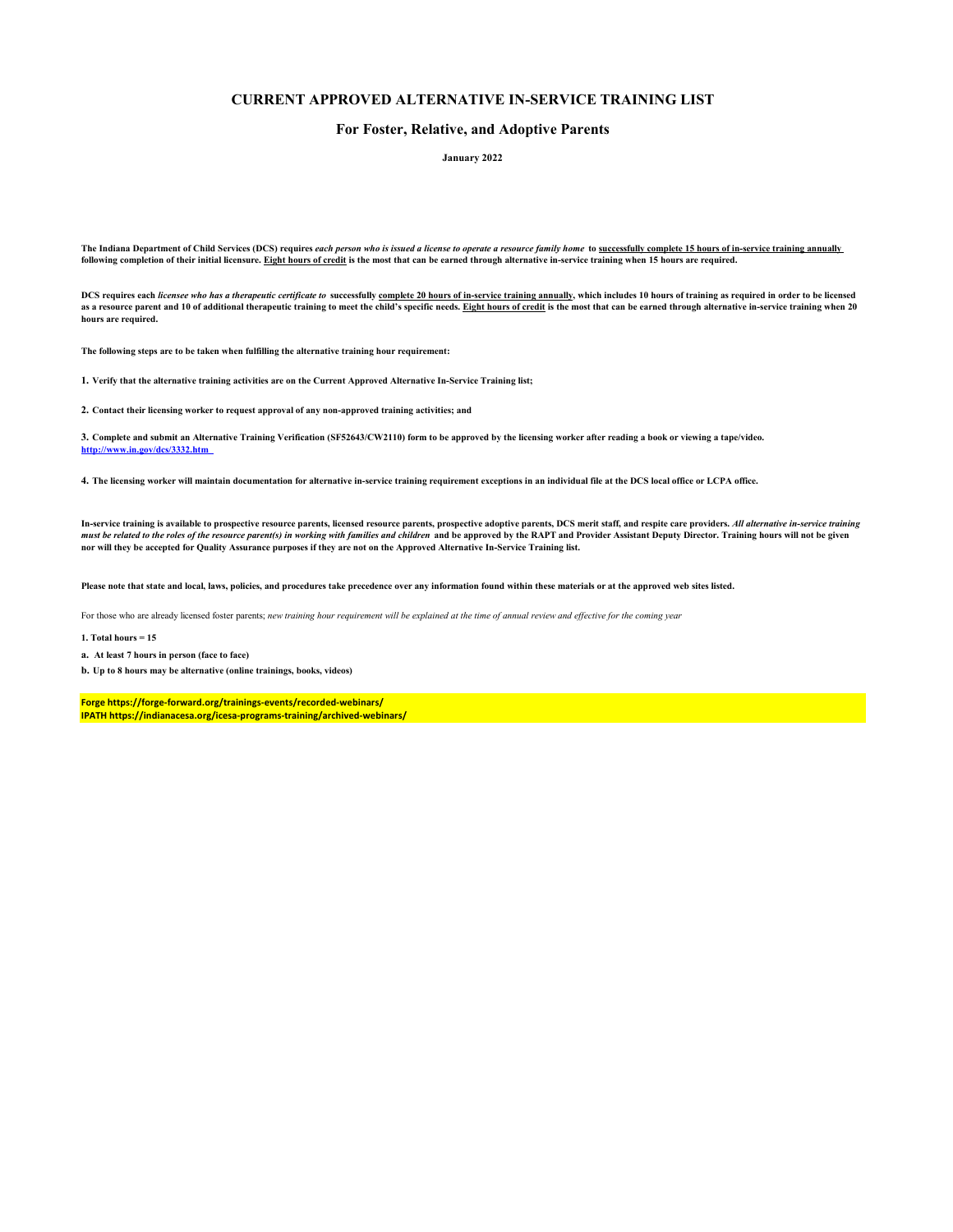| <b>DEVELOPMENTAL DISABILITIES</b>    |                             |                   |                 |                     |
|--------------------------------------|-----------------------------|-------------------|-----------------|---------------------|
|                                      |                             |                   | # OF            |                     |
|                                      | <b>AUTHOR/DIRECTOR/PR</b>   |                   | PAGES/LENGTH/MI |                     |
| <b>TITLE</b>                         | <b>ODUCER/ACTOR</b>         | <b>BOOK/MOVIE</b> | <b>NUTES</b>    | <b>CREDIT HOURS</b> |
| Dads of Disability: Stories for, by, |                             |                   |                 |                     |
| and about fathers of children        |                             |                   |                 |                     |
| who experience disability (and       |                             |                   |                 |                     |
| the women who love them!)            |                             |                   |                 |                     |
| (2014)                               | Gary M. Dietz & Beth Gallob | <b>Book</b>       | 248             | 4.25                |
| Monday Coffee and Other Stories      |                             |                   |                 |                     |
| of Mothering Children with           | Darolyn Lyn Jones & Liz     |                   |                 |                     |
| Special Needs (2013)                 | Whieacre                    | Book              | 274             | 4.5                 |
| Out Of My Mind (2012)                | Sharon M. Draper            | Book              | 320             | 5.5                 |
| Signing with a heavy hand and        |                             |                   |                 |                     |
| heart, Love                          |                             |                   |                 |                     |
| Mommy: A journey through fetal       |                             |                   |                 |                     |
| alcohol syndrome                     | Sondra A. Torres &          |                   |                 |                     |
| (2013)                               | Miss Chanel E. Torres       | <b>Book</b>       | 286             | 5                   |
| Spastic Diplegia--Bilateral          |                             |                   |                 |                     |
| Cerebral Palsy: Understanding        |                             |                   |                 |                     |
| the Motor Problems, Their            |                             |                   |                 |                     |
| Impact on Walking, and               |                             |                   |                 |                     |
| Management Throughout Life: a        |                             |                   |                 |                     |
| <b>Practical Guide for Families</b>  |                             |                   |                 |                     |
| (2020)                               | Lily Collison, MA, MSc      | <b>Book</b>       | 368             | 6.25                |
|                                      |                             |                   |                 |                     |
| Ten Things - Every Child with        |                             |                   |                 |                     |
| Autism Wishes You Knew: (2012)       | Ellen Notbohm               | <b>Book</b>       | 111             | 1.75                |
| The Complete IEP Guide: How to       |                             |                   |                 |                     |
| Advocate for Your Special Ed         |                             |                   |                 |                     |
| Child (2020)                         | Lawrence M. Siegel          | <b>Book</b>       | 384             | 6.5                 |
| The Everything Parents' Guide to     |                             |                   |                 |                     |
| Sensory Integration Disorder         |                             |                   |                 |                     |
| (2018)                               | Terri Mauro                 | <b>Book</b>       | 298             | 5                   |
| The Hidden Child: Youth With         |                             |                   |                 |                     |
| Autism (Youth With Special           |                             |                   |                 |                     |
| Needs)-(2014)                        | <b>Sherry Bonice</b>        | <b>Book</b>       | 128             | 2                   |
| The Kid ** VERY GRAPHIC**            |                             |                   |                 |                     |
| (2011)                               | Sapphire                    | <b>Book</b>       | 374             | 6                   |
| The Misunderstood Child:             |                             |                   |                 |                     |
| Understanding and Coping with        |                             |                   |                 |                     |
| Your Child's Learning                |                             |                   |                 |                     |
| Disabilities(1998)                   | Larry B. Silver M.D.        | Book              | 432             | 7                   |
| Uniquely Human-A Different Way of    |                             |                   |                 |                     |
| Seeing Autism (2016)                 | Dr. Barry M. Prizant        | Book              | 272             | 4.5                 |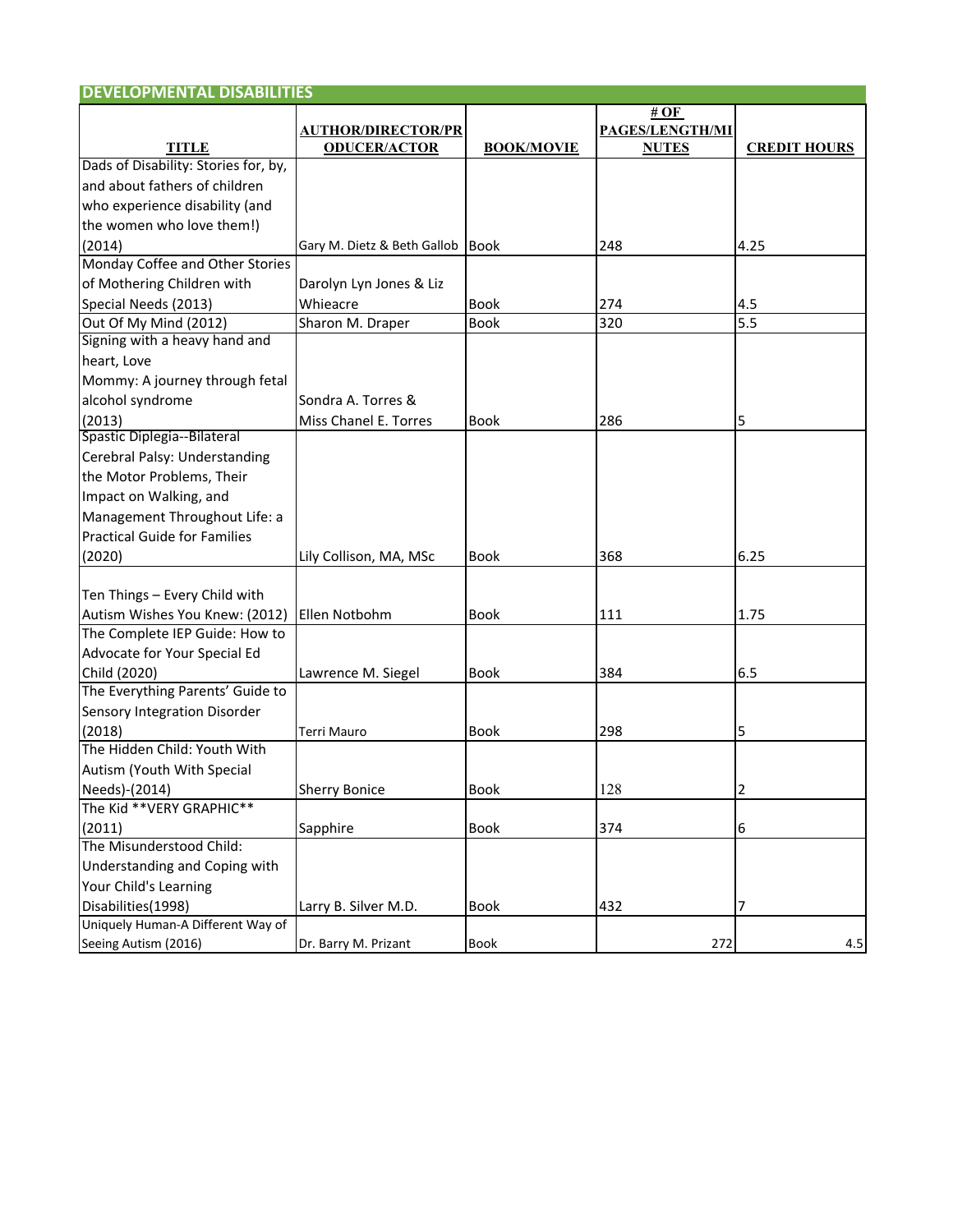| <b>DIAGNOSIS</b>                                  |                           |                   |               |                |
|---------------------------------------------------|---------------------------|-------------------|---------------|----------------|
| <b>TITLE</b>                                      | <b>RODUCER/ACTOR</b>      | <b>BOOK/MOVIE</b> | PAGES/LENGTH/ | <b>HOURS</b>   |
| ADHD Raising an Explosive Child: The 7 Skills Of  |                           |                   |               |                |
| Positive Parenting To Empower Kids With ADHD.     |                           |                   |               |                |
| Learn Here The Emotional Control Strategies To    |                           |                   |               |                |
| Help Your Children Self Regulate and Thrive       |                           |                   |               |                |
| (2020)                                            | Joanna Brain              | <b>Book</b>       | 180           | 3              |
| Complex PTSD: From Surviving to Thriving (2013)   | Pete Walker               | <b>Book</b>       | 307           | 5              |
| Driven To Distraction: Recognizing and Coping     |                           |                   |               |                |
| with Attention Deficit Disorder (2011)            | Dr. Hallowell & Dr. Ratey | <b>Book</b>       | 285           | 4.75           |
| I Hate You-Don't Leave Me: Understanding the      | Jerold J. Kreisman, MD &  |                   |               |                |
| Borderline Personality(2014)                      | <b>Hal Straus</b>         | <b>Book</b>       | 288           | 4.75           |
| If Your Adolescent Has Depression or Bipolar      |                           |                   |               |                |
| Disorder: An Essential Resource for Parents       | Dwight L. Evans and       |                   |               |                |
| (2005)                                            | Linda Wasmer              | <b>Book</b>       | 208           | 3.5            |
| Kids in the Syndrome Mix of ADHD, LD,             |                           |                   |               |                |
| Asperger's, Tourette's, Bipolar and More!: The    | Martin L. Kutscher,       |                   |               |                |
| One Stop Guide (2007)                             | Robert R. Wolff, and      | <b>Book</b>       | 224           | 4              |
| Raising A Moody Child: How to Cope with           |                           |                   |               |                |
| Depression and Bipolar Disorder (2003)            | Mary A Fristad            | <b>Book</b>       | 260           | 4.25           |
| Taking Charge of ADHD: The Complete               |                           |                   |               |                |
| Authoritative Guide for Parents (2020)            | Russell A. Barkley Ph.D.  | <b>Book</b>       | 363           | 6              |
| The Everything Parents' Guide to ADHD in          | Carole Jacobs &           |                   |               |                |
| Children (2020)                                   | <b>Isadore Wendel</b>     | <b>Book</b>       | 304           | 5              |
| The Oasis Guide to Asperger Syndrome Advice,      |                           |                   |               |                |
| Support, Insight, & Inspiration - (2016)          | Patricia Romanowski       | <b>Book</b>       | 486           | 8              |
|                                                   | Carol Stock Kranowitz,    |                   |               |                |
| The Out of Sync Child (1998)                      | M.A.                      | <b>Book</b>       | 386           | 6.5            |
| Thriving with ADHD (2018)                         | Kelli Miller              | <b>Book</b>       | 130           | 2.25           |
| When Love is Not Enough: A Guide to Parenting     |                           |                   |               |                |
| Children with RAD-Reactive Attachment Disorder    |                           |                   |               |                |
| (2005)                                            | <b>Nancy Thomas</b>       | <b>Book</b>       | 141           | 2.25           |
| When Love is Not Enough: Mastering Steps to Reach |                           |                   |               |                |
| Children (2005)                                   | Nancy Thomas              | <b>DVD</b>        | 424           | $\overline{7}$ |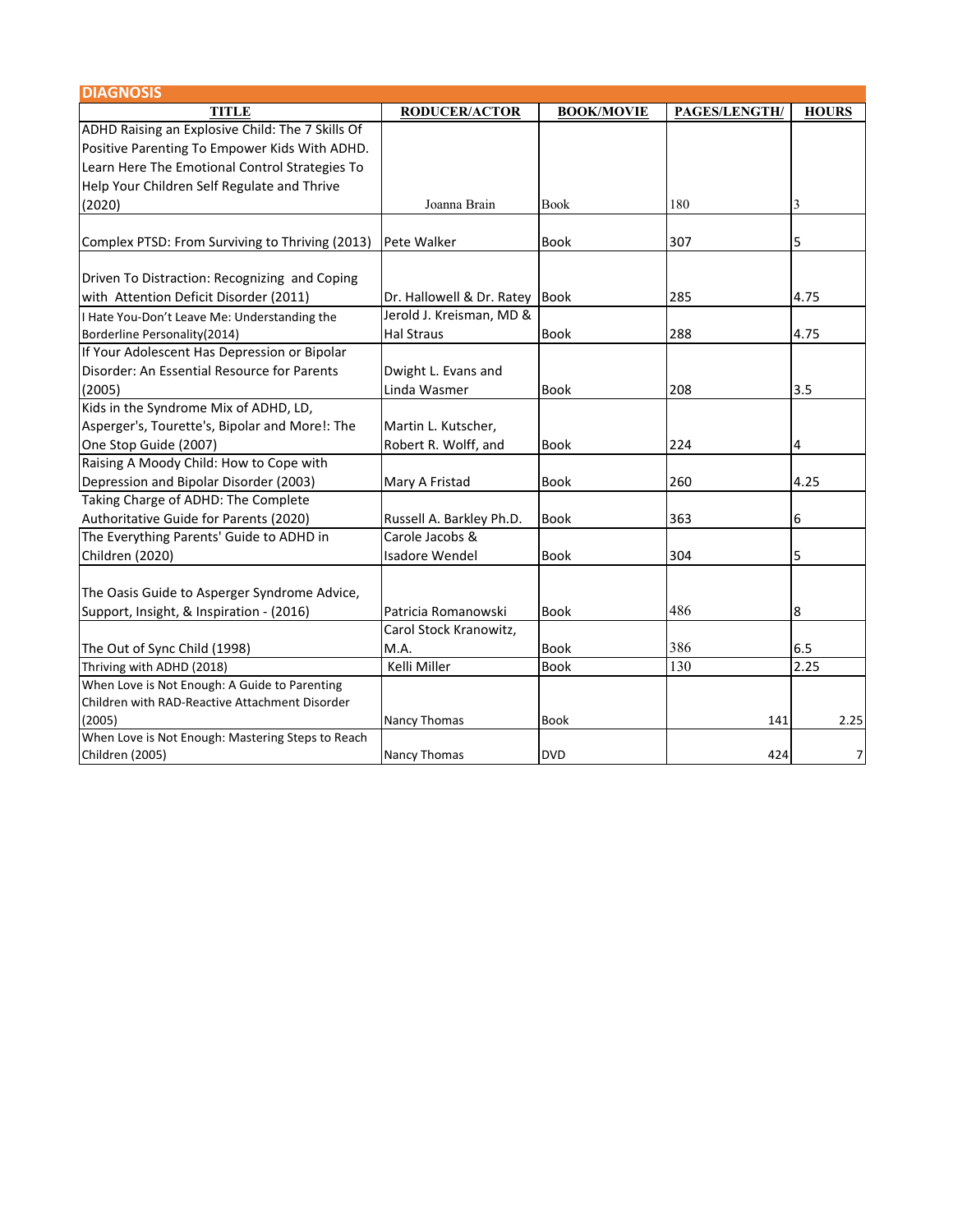| <b>LQBTQ-TRANSGENDER YOUTH</b>    |                                                  |                   |                                         |                               |
|-----------------------------------|--------------------------------------------------|-------------------|-----------------------------------------|-------------------------------|
| <b>TITLE</b>                      | <b>AUTHOR/DIRECTOR/PRODU</b><br><b>CER/ACTOR</b> | <b>BOOK/MOVIE</b> | # OF<br>PAGES/LENGT<br><b>H/MINUTES</b> | <b>CREDIT</b><br><b>HOURS</b> |
| Disclosure (Netflix) - (2020)     |                                                  | Movie             | 100                                     | 1.75                          |
| Gen Silent (Amazon Prime)         |                                                  |                   |                                         |                               |
| (2011)                            | Stu Maddux                                       | Movie             | 62                                      |                               |
| The Perks of Being a Wallflower   | Logan Lerman, Emma Watson,                       |                   |                                         |                               |
| (2012)                            | Ezra Miller                                      | Movie             | 102                                     | 1.75                          |
| The Transgender Teen: A           |                                                  |                   |                                         |                               |
| Handbook for Parents and          |                                                  |                   |                                         |                               |
| <b>Professionals Supporting</b>   |                                                  |                   |                                         |                               |
| <b>Transgender and Non-Binary</b> |                                                  |                   |                                         |                               |
| Teens - (2016)                    | Stephanie Brill and Lisa Kenney                  | <b>Book</b>       | 356                                     | 6                             |
| Transformer-Netflix               |                                                  |                   |                                         |                               |
| Documentary (2017)                | Michael Del Monte                                | Movie             | 78I                                     | 1.25                          |
|                                   | https://indianacesa.org/icesa-                   |                   |                                         |                               |
| Transgender Communities,          | programs-training/archived-                      |                   |                                         |                               |
| Violence and Culture Change       | webinars/                                        | Webinar           | 78                                      | 1.25                          |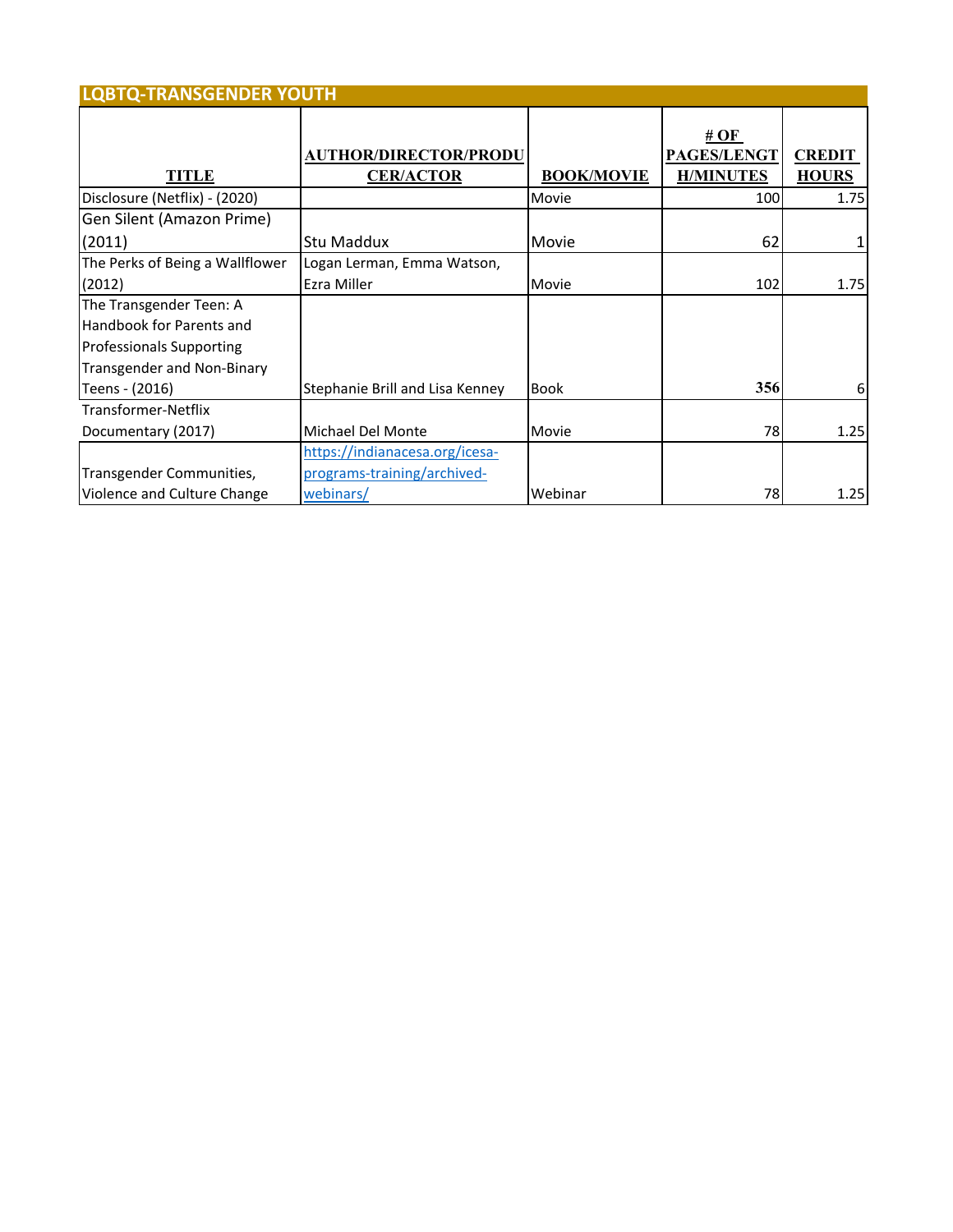| <b>LIFELONG SUCCESS</b>              |                                |                    |                |               |
|--------------------------------------|--------------------------------|--------------------|----------------|---------------|
|                                      |                                |                    | # $OF$         |               |
|                                      | <b>AUTHOR/DIRECTOR/PR</b>      | <b>BOOK/MOVIE/</b> | PAGES/LENGTH/  | <b>CREDIT</b> |
| <b>TITLE</b>                         | <b>ODUCER/ACTOR</b>            | <b>DOCUMENTARY</b> | <b>MINUTES</b> | <b>HOURS</b>  |
| A Chance in the World: An            |                                |                    |                |               |
| Orphan Boy, a Mysterious Past,       |                                |                    |                |               |
| and How He Found a Place Called      |                                |                    |                |               |
| Home (2012)                          | <b>Steve Pemberton</b>         | <b>Book</b>        | 272            | 4.5           |
| A Chance in the World (2017)         | Mark Vadik                     | Movie              | 75             | 1.25          |
| All Rise: For the Good of the        |                                |                    |                |               |
| Children - (2005)                    |                                |                    |                |               |
| https://allriseforchildren.com/wa    |                                |                    |                |               |
| tch-the-film/                        | Olive Talley                   | Documentary        | 75             | 1.25          |
| <b>From The Foster House To The</b>  |                                |                    |                |               |
| <b>White House (2020)</b>            | <b>Terrence Williams</b>       | <b>Book</b>        | 208            | 3.5           |
|                                      |                                |                    |                |               |
| I Beat The Odds: From                |                                |                    |                |               |
| Homelessness, to the Blindside       |                                |                    |                |               |
| and Beyond) (2012)                   | Michael Oher                   | <b>Book</b>        | 278            | 4.75          |
|                                      |                                |                    |                |               |
| Courage To Soar: A Body in           |                                |                    |                |               |
| Motion, A Life in Balance 2016)      | <b>Simone Biles</b>            | <b>Book</b>        | 256            | 4.25          |
|                                      |                                |                    |                |               |
| <b>Redefining Normal: How Two</b>    |                                |                    |                |               |
| <b>Foster Kids Beat The Odds and</b> |                                |                    |                |               |
| <b>Discovered Healing, Happiness</b> |                                |                    |                |               |
| and Love (2020)                      | <b>Justin &amp; Alex Black</b> | <b>Book</b>        | 312            | 5.25          |
|                                      |                                |                    |                |               |
| The Blindside (2009)                 | John Lee Hancock (Director)    | Movie              | 129            | 2.25          |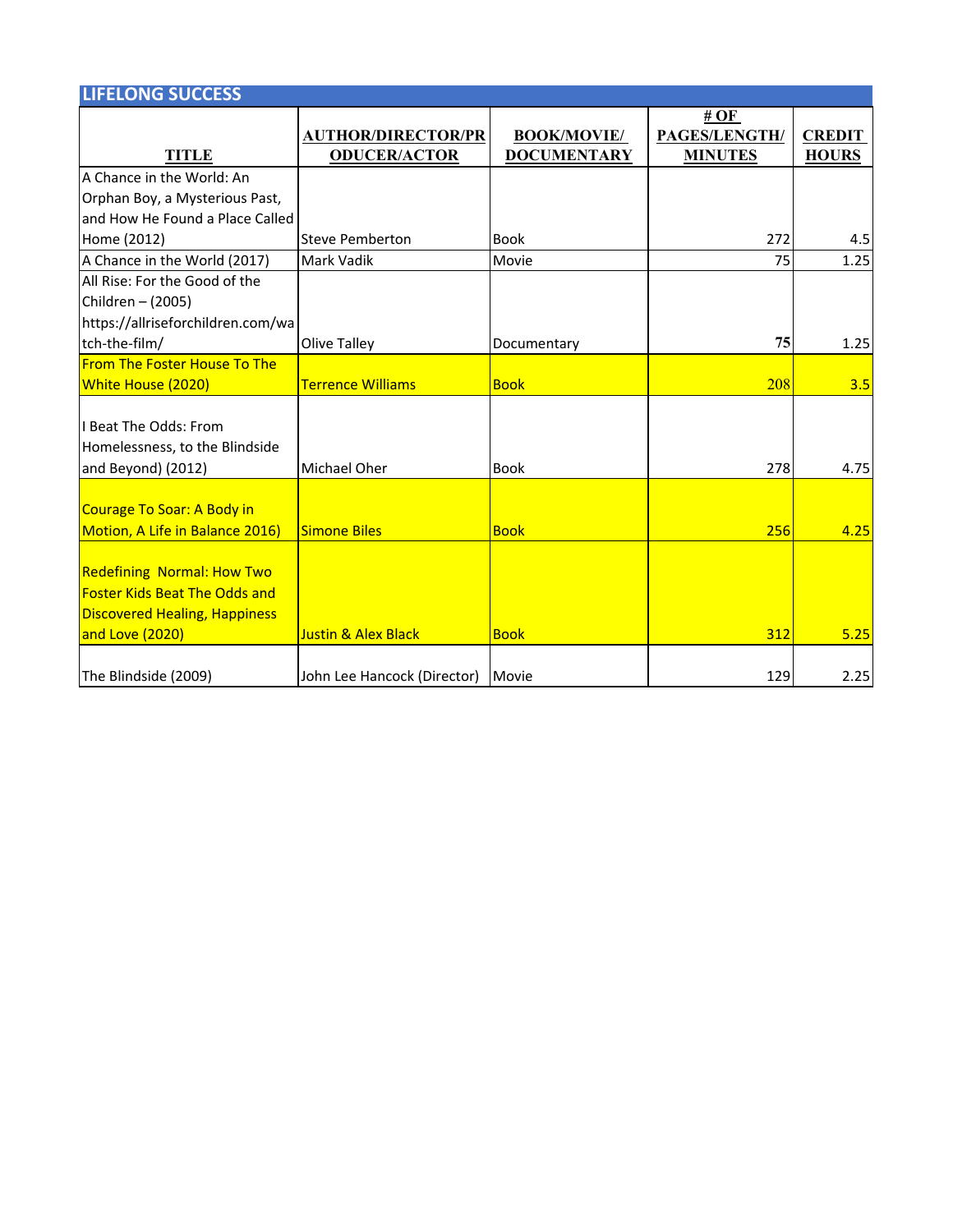| <b>PARENTING/MANAGING BEHAVIORS</b>                                                         |                                                                |                                              |                         |               |
|---------------------------------------------------------------------------------------------|----------------------------------------------------------------|----------------------------------------------|-------------------------|---------------|
|                                                                                             | <b>AUTHOR/DIRECTOR/PR</b><br><b>ODUCER/ACTOR</b>               | <b>BOOK/MOVIE/</b><br><b>DOCUMENTARY/DVD</b> | # $OF$<br>PAGES/LENGTH/ | <b>CREDIT</b> |
| <b>TITLE</b>                                                                                |                                                                |                                              | <b>MINUTES</b>          | <b>HOURS</b>  |
| 10 Days to a Less Defiant Child:<br>The Breakthrough Program for                            |                                                                |                                              |                         |               |
| Overcoming Your Child's<br>Difficult Behaviors (2006)                                       | Jeffrey Bernstein PhD.                                         | <b>Book</b>                                  | 304                     |               |
| 1-2-3 Magic in the Classroom:                                                               |                                                                |                                              |                         |               |
| <b>Effective Discipline for Pre-K</b>                                                       |                                                                |                                              |                         |               |
| through Grade 8 (2nd edition)                                                               | Thomas W. Phelan & Sarah                                       |                                              |                         |               |
|                                                                                             |                                                                |                                              |                         |               |
| (2010)                                                                                      | Jane Schonour                                                  | <b>Book</b>                                  | 288                     | 4.75          |
|                                                                                             |                                                                |                                              |                         |               |
| 1-2-3 Magic: Effective Discipline                                                           |                                                                |                                              |                         |               |
| for Children 2-12 (2016)                                                                    | <b>Thomas Phelan</b>                                           | Book                                         | 224                     | 3.75          |
| 1-2-3 Magic: Managing Difficult                                                             | Thomas Phelan; Child                                           |                                              |                         |               |
| Behavior in Children 2-12 -                                                                 | Management (Firm);                                             |                                              |                         |               |
| (2012)                                                                                      | ParentMagic (Firm)                                             | <b>DVD</b>                                   | 120                     | 2             |
| 15-minute Counseling                                                                        |                                                                |                                              |                         |               |
| Techniques that Work by Allison                                                             |                                                                |                                              |                         |               |
| <b>Edwards (2020)</b>                                                                       | <b>Allison Edwards</b>                                         | <b>Book</b>                                  | 73                      | 1.25          |
| A Guide to Gender: The Social<br>Justice Advocate's Handbook                                |                                                                |                                              |                         |               |
| (2nd edition) (2013)                                                                        | Sam Killermann                                                 | <b>Book</b>                                  | 313                     | 5.25          |
| A New Kid by Friday: How to                                                                 |                                                                |                                              |                         |               |
| Change Your Child's Attitude,                                                               |                                                                |                                              |                         |               |
| Behavior & Character in 5 Days                                                              |                                                                |                                              |                         |               |
| (2012)                                                                                      | Dr. Kevin Leman                                                | <b>Book</b>                                  | 289                     |               |
| Angry Kids; Understanding and                                                               |                                                                |                                              |                         | 5             |
|                                                                                             |                                                                |                                              |                         |               |
| Managing the Emotions that                                                                  |                                                                |                                              |                         |               |
| Control Them (2001)                                                                         | Dr Richard L Berry                                             | <b>Book</b>                                  | 241                     | 4             |
| Attachment-Focused Parenting:<br><b>Effective Strategies to Care for</b><br>Children (2009) | Daniel Hughes PhD                                              | Book                                         | 196                     | 3.5           |
|                                                                                             |                                                                |                                              |                         |               |
| Behavioral Challenges in Foster<br>Care- Washington DSHS                                    | Gary Benton<br>https://www.youtube.com/<br>watch?v=EG14nLqW1kA | Video                                        | 58                      | 1             |
|                                                                                             |                                                                |                                              |                         |               |
| Better Than Good Hair: The                                                                  |                                                                |                                              |                         |               |
| Curly Girl Guide to Healthy,                                                                | Nikki Walton & Ernessa T.                                      |                                              |                         |               |
| Gorgeous Natural Hair! (2013)                                                               | Carter                                                         | Book                                         | 224                     | 1.75          |
|                                                                                             |                                                                |                                              |                         |               |
| Beyond Consequences, Logic,<br>and Control: A Loved Based<br>Approach to Helping Children   | Heather Forbes, LCSW, B.<br><b>Bryan Post</b>                  |                                              |                         |               |
| With Severe Behaviors (2009)                                                                |                                                                | <b>Book</b>                                  | 152                     | 2.5           |
|                                                                                             |                                                                |                                              |                         |               |
| Boys Will Be Boys: Breaking the<br>Link Between Masculinity &                               |                                                                |                                              |                         |               |
| Violence (2019)                                                                             |                                                                | Book                                         | 353                     | 6             |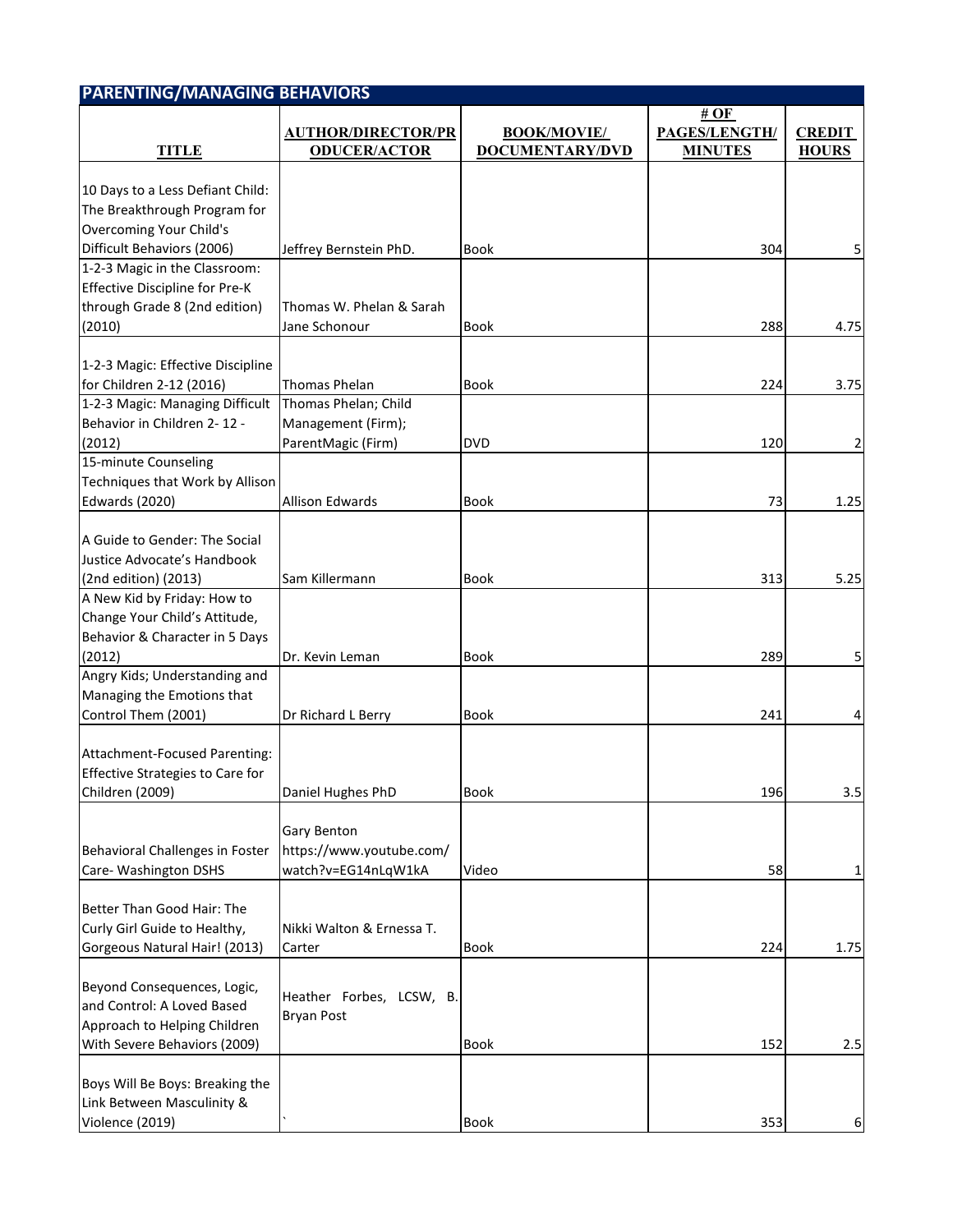|                                        | Lisa Week Phifer, DEd, NCSP |                             |                     |             |
|----------------------------------------|-----------------------------|-----------------------------|---------------------|-------------|
|                                        | Amanda K Crowder,           |                             |                     |             |
|                                        | MSW, LCSW, Tracy Elsenraat, |                             |                     |             |
| CBT Toolbox for Children &             | MA, LPC, ATR-BC and Rober   |                             |                     |             |
| Adolescents (2020)                     | Hull EDS, MEd, NCSP         | <b>Book</b>                 | 252                 | 4.25        |
|                                        |                             |                             |                     |             |
| Changeable: How Collaborative          |                             |                             |                     |             |
| Problem Solving Changes Lives          |                             |                             |                     |             |
| at Home, School & Work                 | J. Stuart Ablon, Ph.D.      | <b>Book</b>                 | 237                 | 4           |
|                                        |                             |                             |                     |             |
| Chocolate Hair Vanilla Care: A         |                             |                             |                     |             |
|                                        |                             |                             |                     |             |
| Parent's Guide to Beginning            |                             |                             |                     |             |
| Natural Hair Styling (2014)            | <b>Rory Mullen</b>          | <b>Book</b>                 | 104                 | 1.75        |
|                                        |                             |                             |                     |             |
| <b>Connections Over Compliance:</b>    |                             |                             |                     |             |
| Rewiring Our Proceptions of            |                             |                             |                     |             |
| Discipline(2020)                       | Lori L. Desautels, Ph.D.    | Book (from RAPT Conference) | 312                 | 5.25        |
|                                        | Gary Benton                 |                             |                     |             |
|                                        | https://www.youtube.com/    |                             |                     |             |
|                                        | watch?v=BL9mF7oCD8c&am      |                             |                     |             |
|                                        | p;x-yt-                     |                             |                     |             |
|                                        | cl=85114404&feature=        |                             |                     |             |
| De-escalation Techniques in            | player_detailpage&x-yt-     |                             |                     |             |
| Foster Care- Washington DSHS           | ts=1422579428               | Video                       | 62                  | 1           |
|                                        |                             |                             |                     |             |
| Discipline That Connects With          |                             |                             |                     |             |
| Your Child's Heart: Building           |                             |                             |                     |             |
| Faith, Wisdom, and Character in        |                             |                             |                     |             |
| the Messes of Daily Life               | Jim and Lynne Jackson       | <b>Book</b>                 | 320                 | 5.25        |
| Families First: Your Step-by-Step      |                             |                             |                     |             |
| Plan for Creating a Phenomenal         |                             |                             |                     |             |
| <b>Family (2005)</b>                   | Dr. Phil McGraw             | <b>Book</b>                 | 304                 | 5           |
| Far From the Tree: Parents,            |                             |                             |                     |             |
| Children and the Search for            |                             |                             |                     |             |
| Identity (2013)                        |                             |                             |                     |             |
| <b>NOTE:</b> See alternative training  |                             |                             |                     |             |
| guidelines                             |                             | <b>Book</b>                 |                     |             |
|                                        | Andrew Solomon              |                             | 976                 | 16.5        |
|                                        |                             |                             |                     |             |
|                                        |                             |                             |                     |             |
|                                        |                             |                             |                     | Varies      |
| <b>Foster Parent College Trainings</b> |                             |                             |                     | depending   |
| ** NOTE: There is a cost               | https://www.fosterparentcol |                             | Varies depending on | on training |
| associated with these trainings        | lege.com/                   | website                     | training completed  | completed   |
| Gus Chronicles: Reflections of         |                             |                             |                     |             |
| an abused kid-3rd edition              |                             |                             |                     |             |
| (2012)                                 | Charles Appelstein, MSW     | <b>Book</b>                 | 145                 | 2.5         |
| Having A New Kid By Friday:            |                             |                             |                     |             |
| How to Change Your Child's             |                             |                             |                     |             |
| Attitude, Behavior, and                |                             |                             |                     |             |
| Character in 5 Days (2012)             | Dr. Kevin Leman             | <b>Book</b>                 | 304                 | 5.25        |
| <b>Healthy Sleep Habits: Happy</b>     |                             |                             |                     |             |
| Child (2015)                           | Marc Weissblueth, M.D.      | Book                        | 175                 | 3           |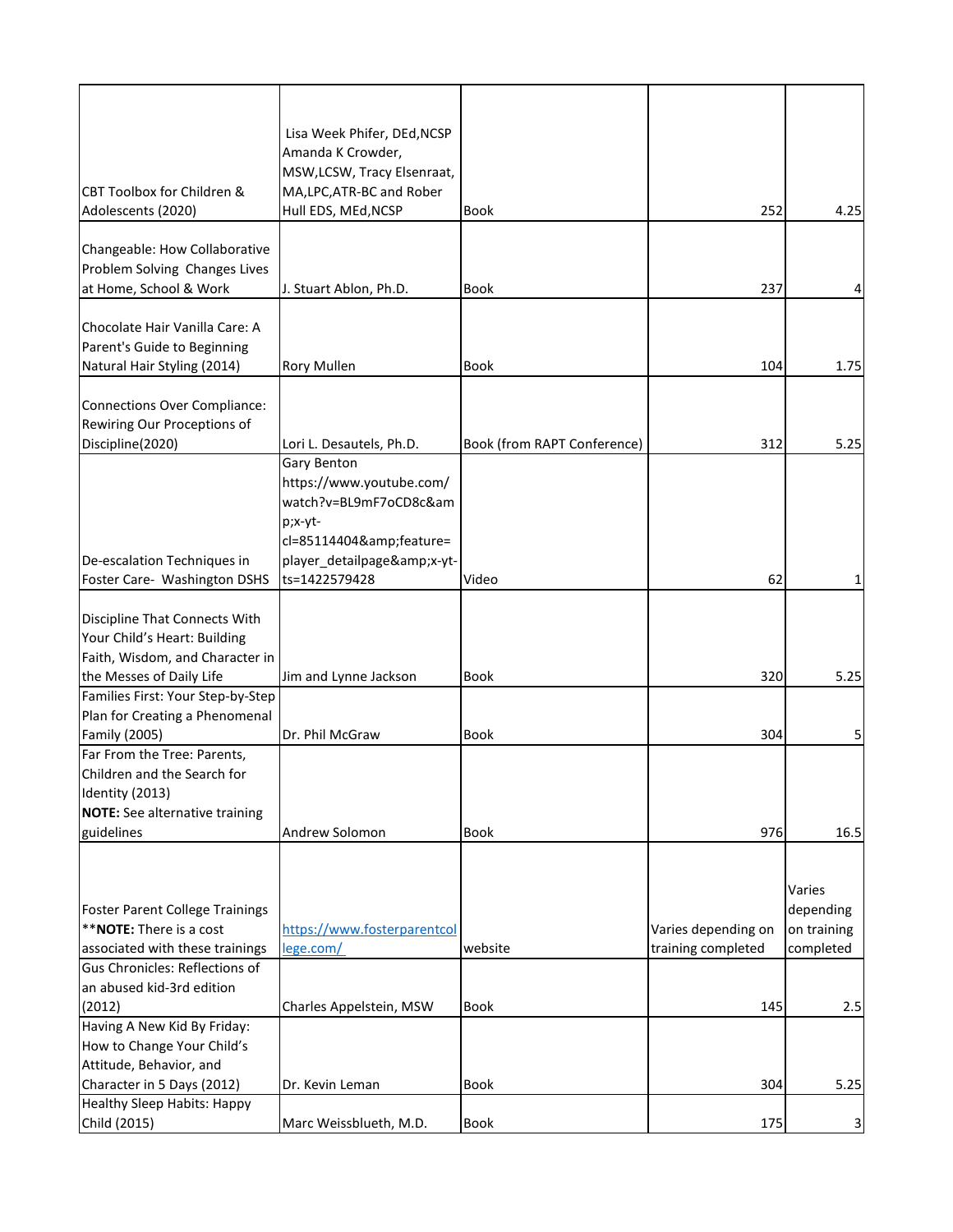| Help for Billy: A beyond                 |                                    |             |     |      |
|------------------------------------------|------------------------------------|-------------|-----|------|
| Consequences Approaching to              |                                    |             |     |      |
| Helping Challenging Children in          |                                    |             |     |      |
| the Classroom (2012)                     | Heather T. Forbes                  | <b>Book</b> | 226 | 3.75 |
| Help Yourself for Teens: Real-           |                                    |             |     |      |
| Life Advice for Real- Life               |                                    |             |     |      |
| Challenges (2005)                        | Dave Pelzer                        | <b>Book</b> | 208 | 3.5  |
| How to Do Homework Without               | <b>Trevor Romain and Elizabeth</b> |             |     |      |
| Throwing Up (2017)                       | Verdick                            | Book        | 72  | 1.25 |
| <b>How To Parent Your Anxious</b>        |                                    |             |     |      |
| Toddler (2015)                           | Natasha Daniels                    | <b>Book</b> | 224 | 3.75 |
| How To Talk So Kids Will Listen          |                                    |             |     |      |
| and Listen So Kids Will Talk             |                                    |             |     |      |
| (2012)                                   | Adele Faber & Elaine Mazlish Book  |             | 234 |      |
| How to Talk So Little Kids will          | <b>Adele Faber and Elaine</b>      |             |     |      |
| Listen-ages 2- 7 (2017)                  | Mazlish                            | <b>Book</b> | 396 | 6.5  |
| How To Talk So Teens Will Listen         |                                    |             |     |      |
| and Listen So Teens Will Talk            | Adele Faber and Elaine             |             |     |      |
| (2006)                                   | Mazlish                            | <b>Book</b> | 196 | 3.25 |
| How to Talk to Siblings without          |                                    |             |     |      |
| Rivalry: How to Help Children            |                                    |             |     |      |
| Live Together so you can Live            | Adele Faber and Elaine             |             |     |      |
| too (2012)                               | Mazlish                            | <b>Book</b> | 244 |      |
| Infant Massage: A Handbook for           |                                    |             |     |      |
| Loving Parents (2017)                    | Vimala Schneider                   | <b>Book</b> | 223 | 3.75 |
|                                          |                                    |             |     |      |
| <b>Integrative Parenting: Strategies</b> |                                    |             |     |      |
| for Raising Children Affected by         | by Debra Wesselmann,               |             |     |      |
| Attachment Trauma 1st Edition            | Cathy Schweitzer, Stefanie         |             |     |      |
| (2014)                                   | Armstrong                          | Book        | 160 | 2.75 |
|                                          |                                    |             |     |      |
| <b>Keys to Parenting Your</b>            |                                    |             |     |      |
| Teenager-2nd edition Barron              |                                    |             |     |      |
| Parenting Keys (2012)                    | Don Fontenelle Ph.D.               | Book        | 228 |      |
| Like Arrows (2018)                       | <b>Kevin Peoples</b>               | Movies      | 100 | 1.75 |
|                                          |                                    |             |     |      |
| Little Girls Can Be Mean: Four           |                                    |             |     |      |
| Steps to Bully-proof Girls in the        | Michelle Anthony & Reyna           |             |     |      |
| Early Grades (2006)                      | Lindert                            | <b>Book</b> | 275 | 4.5  |
| Love Centered Parenting: The             |                                    |             |     |      |
| No-Fail Guide to Launching Your          |                                    |             |     |      |
| Kids (2021)                              | Crystal Paine                      | Book        | 219 | 3.75 |
| Love me Feed me: The adoptive            |                                    |             |     |      |
| parents guide to ending the              |                                    |             |     |      |
| worry about weight, picky                |                                    |             |     |      |
| eating, power struggles and              |                                    |             |     |      |
| more (2012)                              | Katharine Rowell, MD               | <b>Book</b> | 354 | 6    |
| Loving Our Kids on Purpose:              |                                    |             |     |      |
| Making a Heart to Heart                  |                                    |             |     |      |
| Connection (2013)                        | Danny Silk                         | <b>Book</b> | 185 | 3    |
| Loving Parents: Raising Hurt             |                                    |             |     |      |
| Children (2014)                          | Richard Sudsberry                  | Book        | 150 | 2.5  |
|                                          |                                    |             |     |      |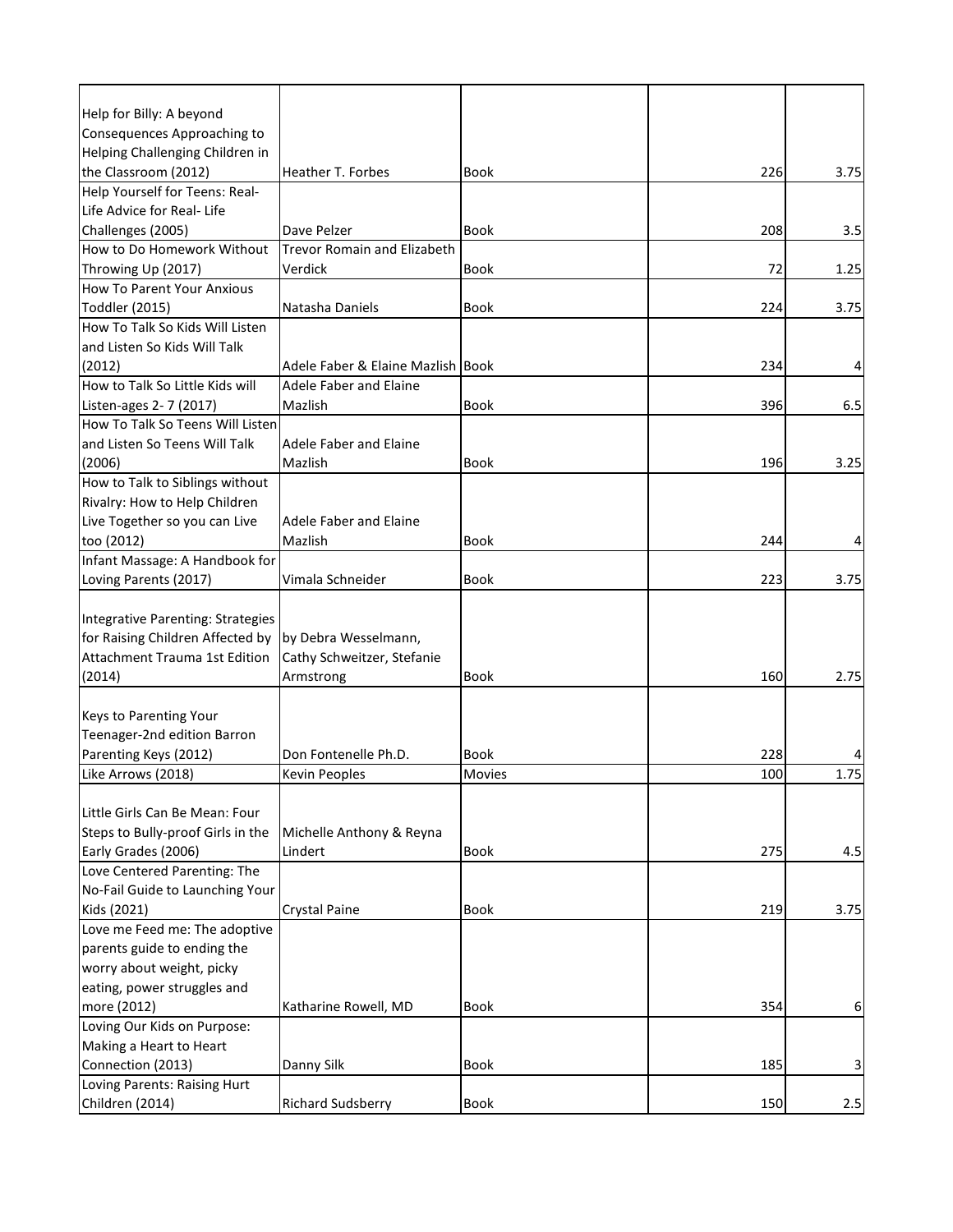| New Family Values (audio book)     |                                    |             |     |                |
|------------------------------------|------------------------------------|-------------|-----|----------------|
| (2018)                             | Andrew Solomon                     | Book        | 375 | 6.25           |
|                                    |                                    |             |     |                |
| No More Meltdowns: Positive        |                                    |             |     |                |
| Strategies for                     |                                    |             |     |                |
| Managing and Preventing Out-       |                                    |             |     |                |
| of-Control Behavior (2008)         | <b>Jed Baker</b>                   | Book        | 150 | 2.5            |
| No Such Thing as a Bad Kid         |                                    |             |     |                |
| (2017)                             | Charlie Appelstein                 | <b>Book</b> | 465 | 7.75           |
| No: Why Kids--of All Ages--Need    |                                    |             |     |                |
| to Hear It and Ways Parents Can    |                                    |             |     |                |
| Say It (2007)                      | Davide Walsh                       | <b>Book</b> | 336 | 5.5            |
|                                    |                                    |             |     |                |
| No-Drama Discipline: The Whole-    |                                    |             |     |                |
| Brain Way to Calm the Chaos        |                                    |             |     |                |
| and Nurture Your Child's           | Daniel J. Siegel and Tina          |             |     |                |
| Developing Mind (2014)             | Payne Bryson                       | Book        | 288 | 4.75           |
|                                    |                                    |             |     |                |
| Nurture Shock: New Thinking        | Po Bronson & Ashley                |             |     |                |
| About Children (2011)              | Merryman                           | <b>Book</b> | 352 | 6              |
| On Becoming Preteen Wise:          |                                    |             |     |                |
|                                    |                                    |             |     |                |
| Parenting Your Child from 8-12     | Gary Ezzo, Robert Bucknam          |             |     |                |
| Years (2001)                       |                                    | <b>Book</b> | 240 | 4              |
| Parenting from the Inside Out      | Daniel Siegel and Mary             |             |     |                |
| (2013)                             | Hartzell                           | Book        | 272 | 4.5            |
| Parenting Teens with Love &        |                                    |             |     |                |
| Logic (2020)                       | <b>Foster Cline</b>                | Book        | 303 | 5              |
| Parenting the Strong-Willed        |                                    |             |     |                |
| Child: The Clinically Proven Five- |                                    |             |     |                |
| Week Program for Parents of        | <b>Rex Forehand &amp; Nicholas</b> |             |     |                |
| Two-Six (2010)                     | Long                               | Book        | 228 | 5              |
| Parenting With Love And Logic      |                                    |             |     |                |
| (2006)                             | Foster W. Cline and Jim Fay        | <b>Book</b> | 271 | 4.5            |
|                                    |                                    |             |     |                |
| Positive Child Guidance (2015)     | Darla Ferris Miller                | Book        | 384 | 6.5            |
| Positive Discipline For            |                                    |             |     |                |
| Teenagers (2012)                   | Jane Nelsen & Lynn Lott            | Book        | 430 | $\overline{7}$ |
|                                    |                                    |             |     |                |
| Positive Discipline: The Classic   |                                    |             |     |                |
| Guide to Helping Children          |                                    |             |     |                |
| Develop Self-Discipline,           |                                    |             |     |                |
| Responsibility, Cooperation and    |                                    |             |     |                |
| Problem-solving Skills (2006)      | Jane Nelsen, Ed. D.                | Book        | 384 | 6.5            |
| <b>Practical Tools for Foster</b>  |                                    |             |     |                |
| Parents (Common Sense              |                                    |             |     |                |
| Parenting) (2011)                  | Lana Temple-Plotz                  | Book        | 309 | 5              |
|                                    |                                    |             |     |                |
| Raising A Modern-Day Knight: A     |                                    |             |     |                |
| Father's Role in Guiding His Son   |                                    |             |     |                |
| to Authentic Manhood (2007)        | <b>Robert Lewis</b>                | Book        | 194 | 3.25           |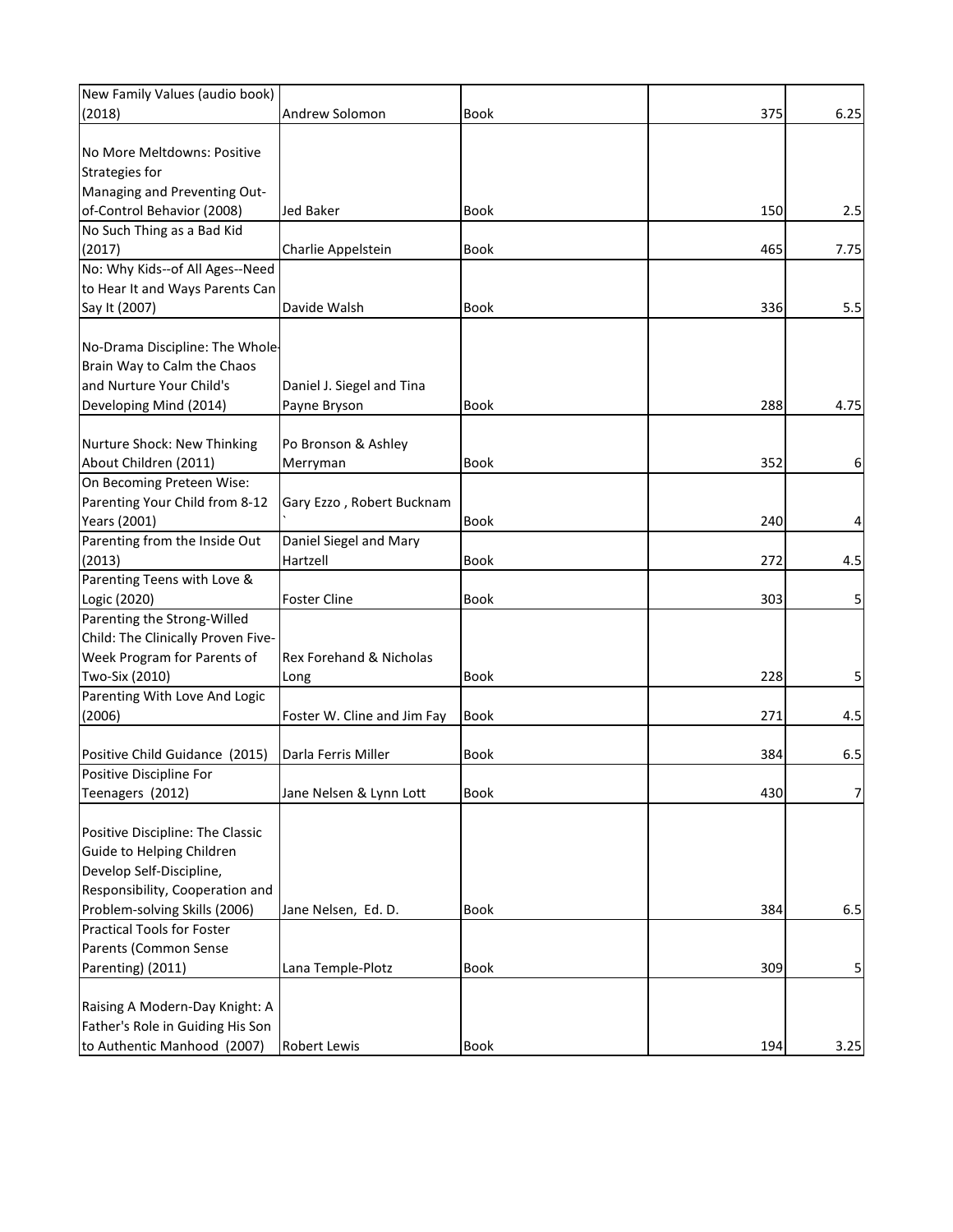| Raising Good Humans: A                 |                                   |                             |     |      |
|----------------------------------------|-----------------------------------|-----------------------------|-----|------|
| Mindful Guide to Breaking the          |                                   |                             |     |      |
| Cycle of Reactive Parenting and        |                                   |                             |     |      |
| Raising Kind, Confident Kids           |                                   |                             |     |      |
| (2019)                                 | Hunter Clark-Fields, MSAE         | <b>Book</b>                 | 184 | 3    |
|                                        |                                   |                             |     |      |
| Raising Your Spirited Child: A         |                                   |                             |     |      |
| <b>Guide for Parents</b>               |                                   |                             |     |      |
| Whose Child Is More Intense,           |                                   |                             |     |      |
| Sensitive, Perceptive, (2015)          | Mary Sheedy Kurcinka              | <b>Book</b>                 | 496 | 8.5  |
| Reclaiming Youth at Risk:              |                                   |                             |     |      |
| Futures of Promises(2019)              | Dr. Larry K. Brendtro             | Book (from RAPT Conference) | 200 | 3.25 |
|                                        |                                   |                             |     |      |
|                                        | Mike Woods                        |                             |     |      |
|                                        | https://www.youtube.com/          |                             |     |      |
|                                        | watch?v=cO5e2Acf8oY&              |                             |     |      |
|                                        | %3Bx-yt-                          |                             |     |      |
|                                        | cl=85114404&%3Bfeatur             |                             |     |      |
| <b>Relational Crisis Intervention-</b> | e=player_detailpage&%             |                             |     |      |
| <b>Tension Phase</b>                   | 3Bx-yt-ts=1422579428              | Video                       | 45  | 0.75 |
| Safe Harbor (2009)                     | Jerry Jameson                     | Movie                       | 89  | 1.5  |
| Scattered to Focused: Smart            |                                   |                             |     |      |
| <b>Strategies to Improve Your</b>      |                                   |                             |     |      |
| <b>Child's Executive Functioning</b>   |                                   |                             |     |      |
| <b>Skills (2021)</b>                   | Zac Grisham,                      | <b>Book</b>                 | 210 | 3.5  |
|                                        |                                   |                             |     |      |
| Setting Limits with Your Strong-       |                                   |                             |     |      |
| Willed Child, Revised and              |                                   |                             |     |      |
| Expanded                               |                                   |                             |     |      |
| 2nd Edition: Eliminating Conflict      |                                   |                             |     |      |
| by Establishing CLEAR, Firm, and       |                                   |                             |     |      |
| Respectful Boundaries (2013)           | Robert J. Mackenzie               | <b>Book</b>                 | 329 | 5.5  |
| Siblings Without Rivalry, How to       |                                   |                             |     |      |
| Help Your Children Live                |                                   |                             |     |      |
| Together So You Can Live Too           |                                   |                             |     |      |
| (2012)                                 | Adele Faber & Elaine Mazlish Book |                             | 219 | 3.75 |
| Social Dilemma                         | Jeff Orlowski                     | Movie                       | 94  | 1.5  |
| Solve Your Child's Sleep               |                                   |                             |     |      |
| Problems (2006)                        | <b>Richard Ferber</b>             | Book                        | 464 | 7.75 |
|                                        |                                   |                             |     |      |
| Speaking of Boys: Answers to           |                                   |                             |     |      |
| the Most Asked Questions               | Michael Thompson, Joanne          |                             |     |      |
| About Raising Sons (2000)              | Wyckoff                           | Book                        | 352 | 5.75 |
|                                        |                                   |                             |     |      |
|                                        |                                   |                             |     |      |
| <b>Surviving Your Adolescents:</b>     |                                   |                             |     |      |
| How to Manage-and Let Go of-           |                                   |                             |     |      |
| Your 13-18 Year Olds (2012)            | Thomas W. Phelan                  | Book                        | 176 | 3    |
| The 5 Love Languages of                | Gary Chapman & Ross               |                             |     |      |
| Children (2016)                        | Campbell                          | Book                        | 221 | 3.75 |
| The A-Z of Therapeutic                 |                                   |                             |     |      |
| Parenting (2018)                       | Sarah Naish                       | Book                        | 344 | 5.75 |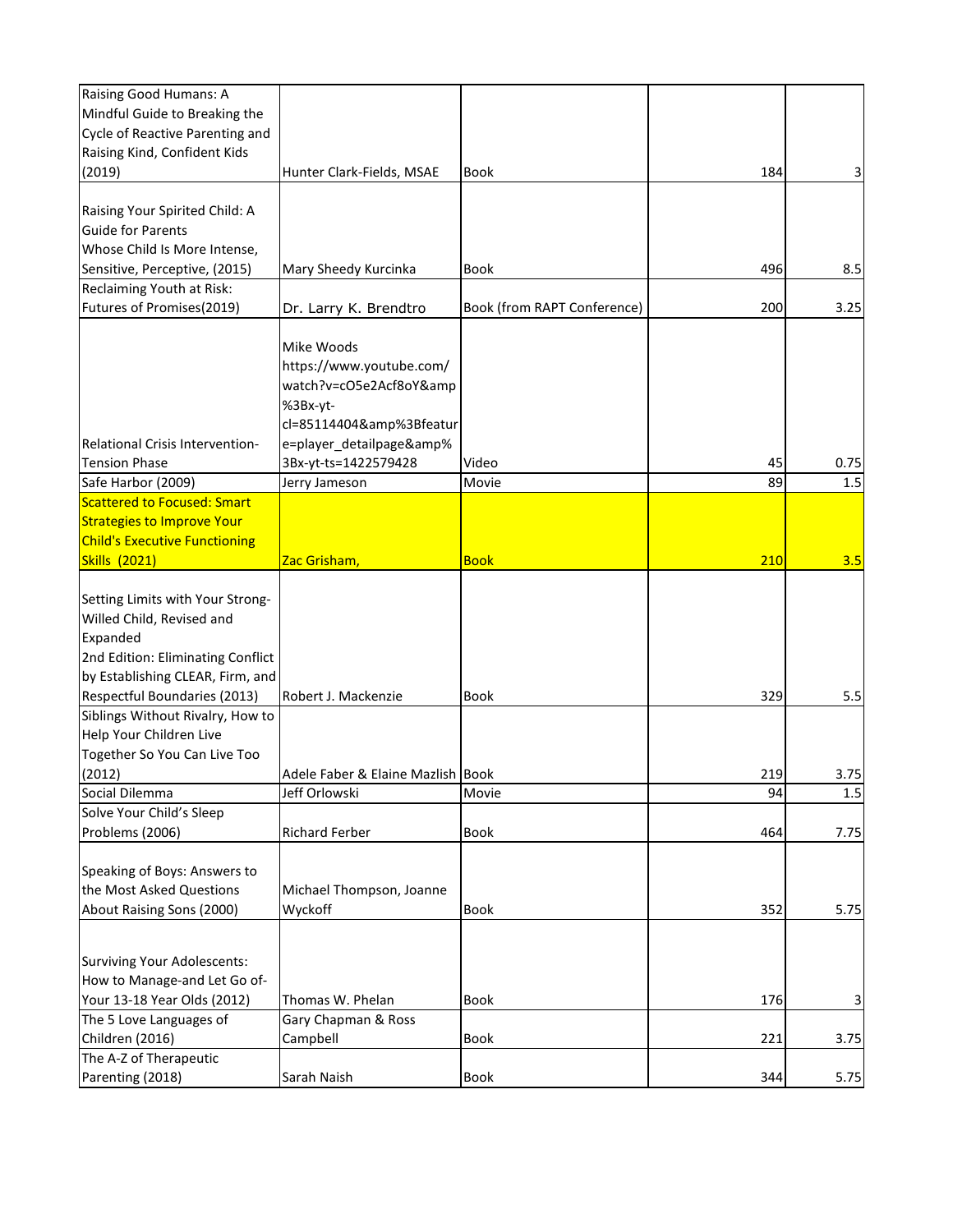| The Art of Parenting                                                                                                                                          | https://www.familylife.com/<br>parenting/            | Website              | Varies depending on<br>training completed | Varies<br>depending<br>on training<br>completed |
|---------------------------------------------------------------------------------------------------------------------------------------------------------------|------------------------------------------------------|----------------------|-------------------------------------------|-------------------------------------------------|
| The Baby Book- Everything you                                                                                                                                 |                                                      |                      |                                           |                                                 |
| need to know about your baby                                                                                                                                  |                                                      |                      |                                           |                                                 |
| from birth-2 (2014)                                                                                                                                           | <b>William and Martha Sears</b>                      | <b>Book</b>          | 704                                       | 8                                               |
| <b>The Connected Adult</b>                                                                                                                                    | Karyn Puvis PHD                                      | <b>Book</b>          | 192                                       | 3.25                                            |
|                                                                                                                                                               | Kathryn Puvis PHD                                    |                      |                                           |                                                 |
| The Connected Child (2013)                                                                                                                                    | David Cross PHD,                                     | <b>Book</b>          | 234                                       | 5                                               |
| The Connected Parent: Real Life                                                                                                                               |                                                      |                      |                                           |                                                 |
| Strategies for Building Trust and                                                                                                                             | Lisa Qualls & Dr. Kathryn                            |                      |                                           |                                                 |
| Attachment (2020)                                                                                                                                             | Purvis                                               | <b>Book</b>          | 192                                       | 3.25                                            |
| The Explosive Child: A New<br>Approach for<br><b>Understanding and Parenting</b><br>Easily Frustrated, (2014)                                                 | Ross W. Greene                                       | Book                 | 320                                       | 5.25                                            |
|                                                                                                                                                               |                                                      |                      |                                           |                                                 |
| The Foster Parenting Toolbox<br>The Greater Behavior                                                                                                          | Kim Phagan-Hansel                                    | <b>Book</b>          | 464                                       | 7.75                                            |
| Breakdown (2009)                                                                                                                                              | B. Bryan Post                                        | <b>Book</b>          | 192                                       | 3.25                                            |
|                                                                                                                                                               |                                                      |                      |                                           |                                                 |
| The Happiest Toddler on the<br><b>Block: How to Eliminate</b><br>Tantrums and Raise a Patient,<br>Respectful, and Cooperative<br>One- to Four-Year-Old (2008) | Harvey Karp                                          | Book                 | 336                                       | 5.5                                             |
| The Hope-Filled Parent (2008)                                                                                                                                 | <b>Michael Trout</b>                                 | Audiobook            | 55                                        | 1                                               |
| The Kids We Lose-Documentary                                                                                                                                  | Lone Wolf Media/Lives in the                         |                      |                                           |                                                 |
| (2018)                                                                                                                                                        | <b>Balance</b>                                       | Movie                | 90                                        | 1.5                                             |
| The National Foster Parent<br><b>Association Institute Training</b><br>Institute                                                                              | https://www.nfpati.org/                              | <b>Training site</b> | Varies depending on<br>training completed | Varies<br>depending<br>on training<br>completed |
| The New Strong-willed Child:                                                                                                                                  |                                                      |                      |                                           |                                                 |
| Birth Through Adolescence -                                                                                                                                   | Dr. James C. Dobson                                  | <b>Book</b>          | 219                                       |                                                 |
| (2014)<br>The Power of Play: Learning                                                                                                                         |                                                      |                      |                                           | 3.75                                            |
| <b>What Come Naturally</b>                                                                                                                                    | David Elkind, Ph.D                                   | <b>Book</b>          | 256                                       | 4.25                                            |
| The Power of Showing Up: How<br>Parental Presence Shapes Who<br>Our Kids Become And How<br>Their Brains Get Wired (2020)                                      | Daniel J. Siegel, M.D. & Tina<br>Payne Bryson, Ph D. | Book                 | 256                                       | 4.25                                            |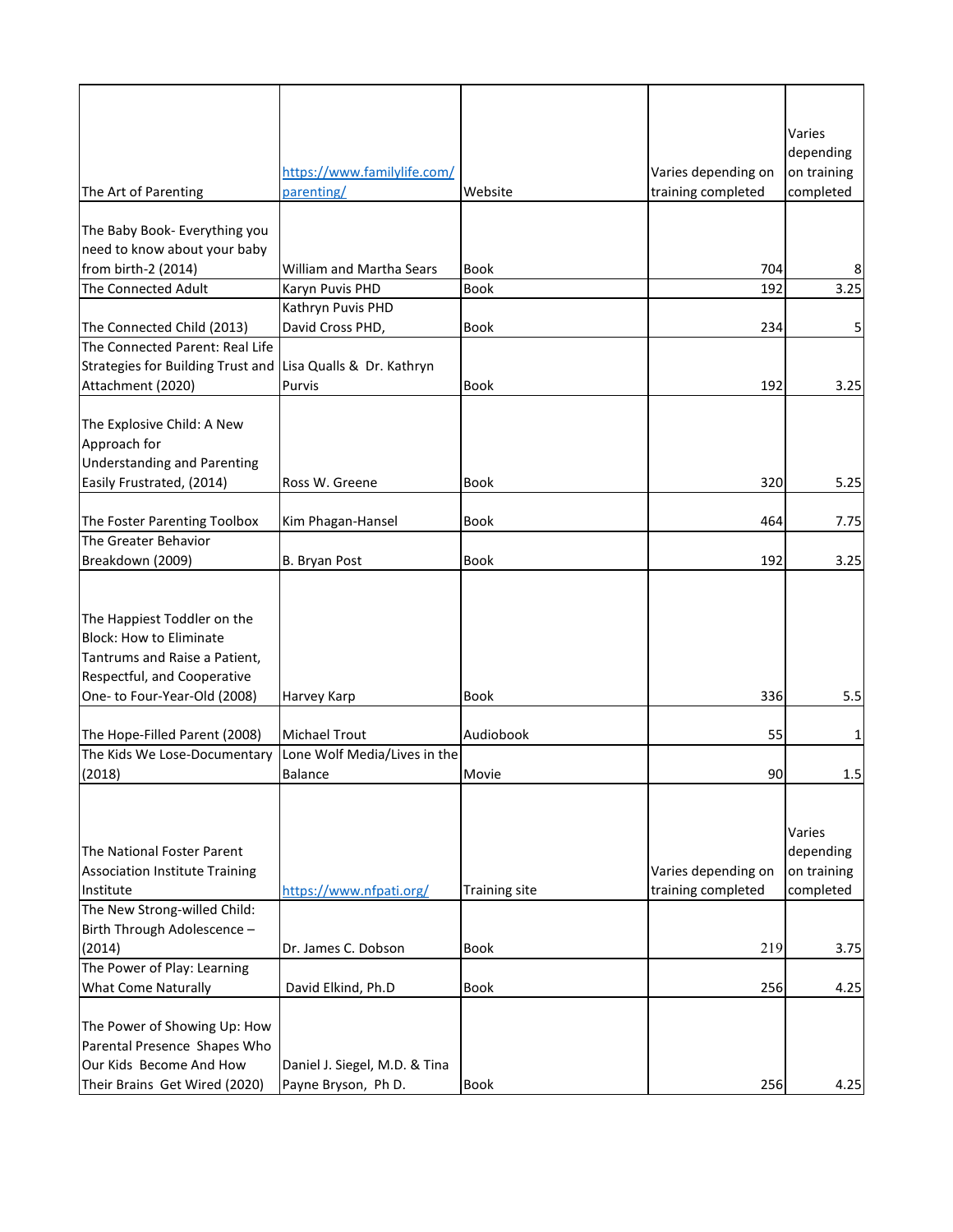| The Whole-Brain Child: 12            |                                    |             |     |      |
|--------------------------------------|------------------------------------|-------------|-----|------|
| Revolutionary Strategies to          |                                    |             |     |      |
| Nurture Your Child's Developing      | Daniel J. Siegel                   |             |     |      |
| Mind, Survive - (2011)               | M.D. & Tina Payne                  | <b>Book</b> | 192 | 3.25 |
| The Zones of Regulation; A           |                                    |             |     |      |
| curriculum designed to foster        |                                    |             |     |      |
| self-regulation and emotional        | Leah M Kuypers, MA Ed.             |             |     |      |
| control (2011)                       | OTR/L                              | <b>Book</b> | 178 | 3    |
|                                      |                                    |             |     |      |
| Toddler Discipline for Every Age     |                                    |             |     |      |
| and Stage: Effective Strategies      |                                    |             |     |      |
| to Tame Tantrums, Overcome           |                                    |             |     |      |
| Challenges, and Help Your Child      | Aubrey Hargis and Breana           |             |     |      |
| Grow - (2018)                        | Sylvester PhD                      | <b>Book</b> | 152 | 2.5  |
| Transforming the Difficult Child     | <b>Howard Glasser and Jennifer</b> |             |     |      |
| (1999)                               | Easlev                             | <b>Book</b> | 272 | 4.5  |
| Trust (2010)                         | David Schwimmer                    | Movie       | 106 |      |
| Understanding your Teen:             |                                    |             |     |      |
| Shaping their Character, Face        |                                    |             |     |      |
| their Realities - (2017)             | Jim Burns                          | <b>Book</b> | 225 | 3.75 |
| <b>Untangled-Guiding Teenage</b>     |                                    |             |     |      |
| Girls Through the Seven              |                                    |             |     |      |
| Transitions into Adulthood -         |                                    |             |     |      |
| (2016)                               | Lisa Damour, Ph. D.                | <b>Book</b> | 326 | 5.5  |
| What Am I Feeling? - 2014            | John Gottman                       | Book        | 48  | 0.75 |
|                                      |                                    |             |     |      |
| Winning the heart of your child:     |                                    |             |     |      |
| 9 Keys to building a positive        |                                    |             |     |      |
| lifelong relationship with your      |                                    |             |     |      |
| kids - (2019)                        | Mike Berry                         | <b>Book</b> | 209 | 3.5  |
|                                      |                                    |             |     |      |
| Working with Children Who            |                                    |             |     |      |
| <b>Display Physically Aggressive</b> | https://www.youtube.com/           |             |     |      |
| Behavior- Washington DSHS            | watch?v=bH22z3jl5Bo&t=4s           | Video       | 70  | 1.25 |
|                                      |                                    |             |     |      |
|                                      |                                    |             |     |      |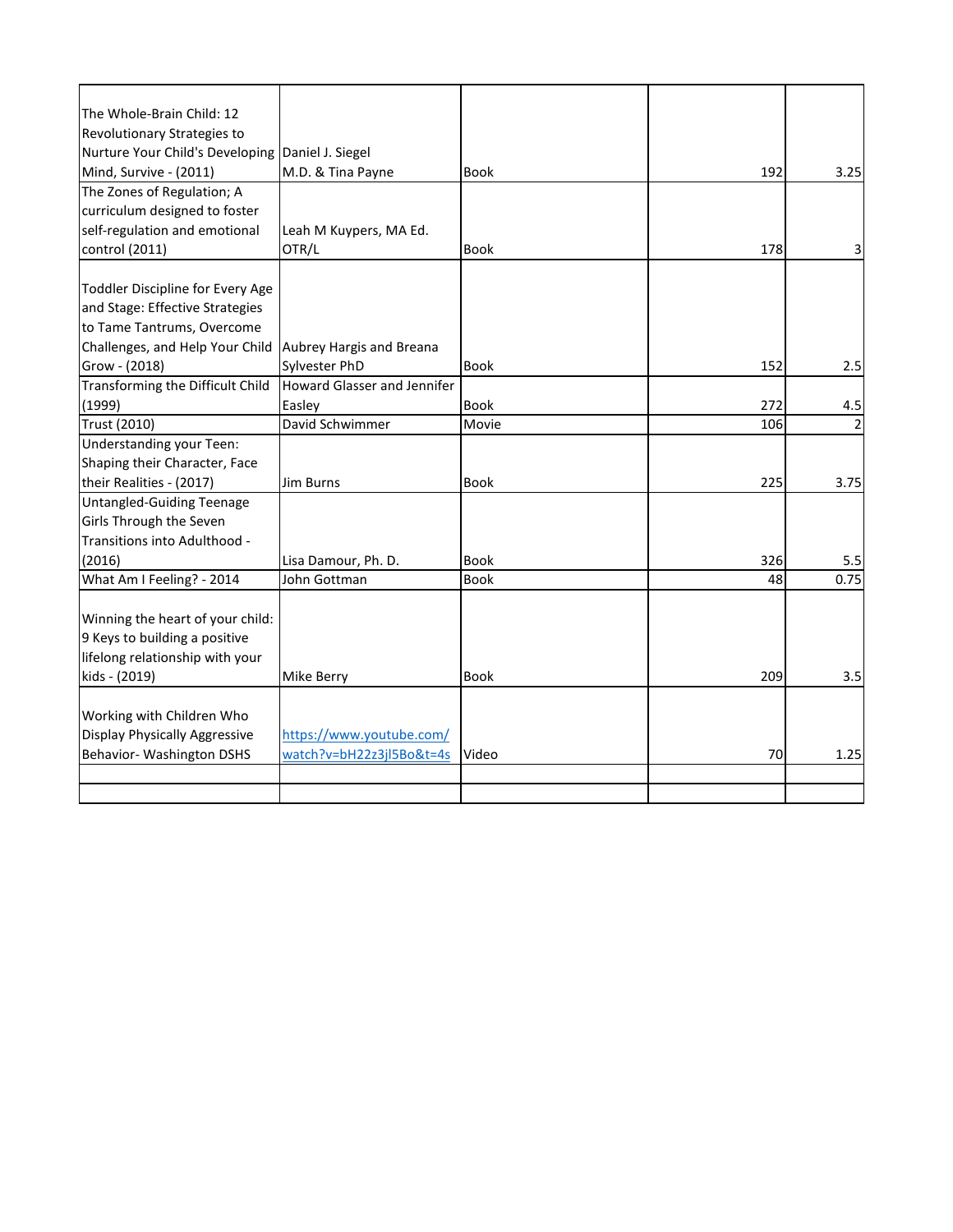| <b>CONFERENCES/WEBINARS/WORKSHOPS</b> |                                                                       |  |
|---------------------------------------|-----------------------------------------------------------------------|--|
| 2022 Every Child Symposium            | https://handsofhopein.org/Every-Child-Registration/?blm aid=73871361  |  |
|                                       |                                                                       |  |
|                                       |                                                                       |  |
|                                       | https://showhope.org/our-work/pre-post-adoption-support/hope-for-the- |  |
|                                       | journey/?creative=527931055583&keyword=empowered%20to%20connect&matc  |  |
| 2022 Hope for the Journey             | htype=p&network=g&device=c&gclid=CjwKCAiAiKuOBhBQEiwAId sKwdgVDLwk8A  |  |
| Conference                            | mhcR1d-Q4VRCWfNgNu17VUUOCt7drC3BwVND-RdePwxoCXkYQAvD_BwE              |  |
|                                       |                                                                       |  |
|                                       |                                                                       |  |
|                                       |                                                                       |  |
|                                       |                                                                       |  |
|                                       |                                                                       |  |
|                                       |                                                                       |  |
|                                       |                                                                       |  |
|                                       |                                                                       |  |
|                                       |                                                                       |  |
|                                       |                                                                       |  |
|                                       |                                                                       |  |
|                                       |                                                                       |  |
|                                       |                                                                       |  |
|                                       |                                                                       |  |
|                                       |                                                                       |  |
|                                       |                                                                       |  |
|                                       |                                                                       |  |
|                                       |                                                                       |  |
|                                       |                                                                       |  |
|                                       |                                                                       |  |
|                                       |                                                                       |  |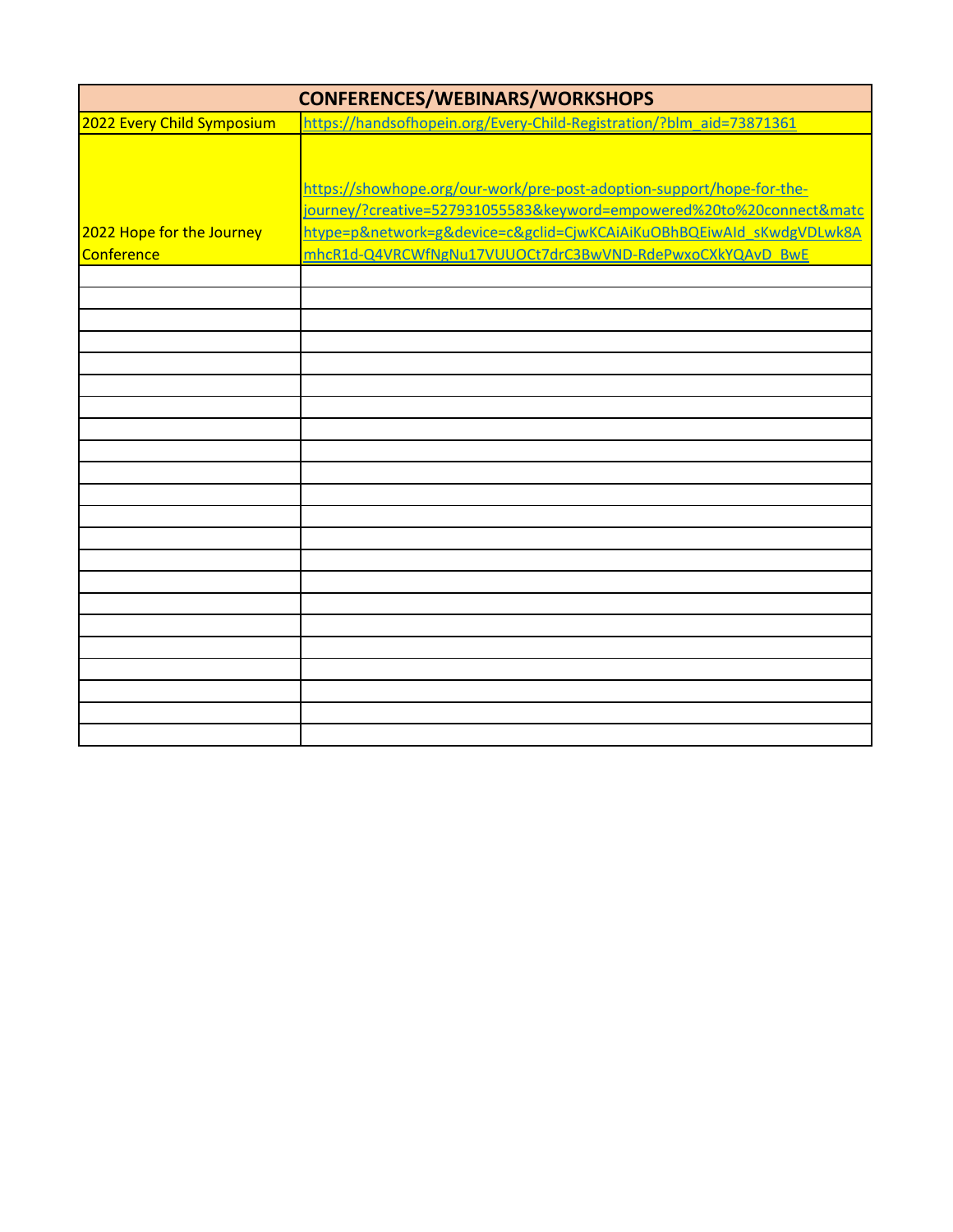| <b>ADOPTION</b>                                          |                                           |                      |                     |                     |
|----------------------------------------------------------|-------------------------------------------|----------------------|---------------------|---------------------|
|                                                          |                                           |                      | # $OF$              |                     |
|                                                          | <b>AUTHOR/DIRECTOR/PR</b>                 |                      | PAGES/LENGTH/MI     |                     |
| <b>TITLE</b>                                             | <b>ODUCER/ACTOR</b>                       | <b>BOOK/MOVIE</b>    | <b>NUTES</b>        | <b>CREDIT HOURS</b> |
| 20 Things Adoptive Parents Need to<br>Succeed            |                                           |                      |                     |                     |
| Discover the Unique Need of Your                         |                                           |                      |                     |                     |
|                                                          |                                           |                      |                     |                     |
| Adopted Child (2009)                                     | Sherrie Eldridge<br>Natalie Chavis-Fisher | Book<br><b>Book</b>  | 320<br>170          | 5.25<br>2.75        |
| Adopting Tiger (2017)<br>A Mrs. Miracle Christmas (2021) | Janet D. Munro (Director)                 | <b>Movie</b>         | 84                  | 1.5                 |
| Amish by Adoption (2015)                                 | Lily A. Bear                              | <b>Book</b>          | 208                 | 3.5                 |
| Are We There Yet?: Adopting and                          |                                           |                      |                     |                     |
| Raising 22 Kids! (2013)                                  | Sue Badeau                                | <b>Book</b>          | 416                 | $\overline{7}$      |
|                                                          |                                           |                      |                     |                     |
| Before You Were Mine: Discovering                        | Susan TeBos & Carissa                     |                      |                     |                     |
| Your Adopted Child's Life story (2011) Woodwyk           |                                           | Book                 | 180                 | 3                   |
|                                                          |                                           |                      |                     |                     |
| Born Broken(2017)                                        | Kristen Berry                             | Book                 | 160                 | 2.75                |
|                                                          |                                           |                      |                     |                     |
| Closure: A Trans-racial Adoptee's                        |                                           |                      |                     |                     |
| Quest for her Birthmother - (2013)                       | <b>Bryan Tucker</b>                       | Movie                | 77                  | 1.25                |
| Color of Love (2020)                                     | Lifetime Network                          | Movie                | 87                  | 1.5                 |
|                                                          |                                           |                      |                     |                     |
| Confessions of an Adoptive Parent:                       |                                           |                      |                     |                     |
| Hope and Help from the Trenches of                       |                                           |                      |                     |                     |
| Foster Care and Adoption(2018)                           | <b>Mike Berry</b>                         | <b>Book</b>          | 215                 | 3.5                 |
| Eye of the Storm: The Adoptive                           |                                           |                      |                     |                     |
| Parent's Guide to Navigating the Teen                    |                                           |                      |                     |                     |
| Years (2017)                                             | Katie Naftzger                            | Book                 | 160                 | 2.75                |
| Forever Mom: What to Expect When                         |                                           |                      |                     |                     |
| You're Adopting (2014)                                   | Mary Ostyn                                | <b>Book</b>          | 256                 | 4.5                 |
| <b>Healing Trauma Through Loving</b>                     |                                           |                      |                     |                     |
| Relationships: Hope for Foster and                       |                                           |                      |                     |                     |
| Adoptive Families (2014)                                 | Nancy Fisher                              | <b>Book</b>          | 124                 | $\overline{2}$      |
| Honestly Adoption: Answers to 101                        |                                           |                      |                     |                     |
| Questions about Adoption and Foster                      |                                           |                      |                     |                     |
| Care (2019)                                              | Mike & Kristin Berry                      | Book                 | 206                 | 3.5                 |
| I Am Somebody's Child: The Regina                        | <b>Howard Braunstein</b>                  |                      |                     |                     |
| Louise Story (2019)                                      | Films(Amazon Prime)                       | Movie                | 87                  | 1.5                 |
| Life All Around Me-Sequel to Ellen                       |                                           |                      |                     |                     |
| Foster (2005)                                            | Kaye Gibbons                              | <b>Book</b>          | 218                 | 3.75                |
|                                                          |                                           |                      |                     |                     |
| NTI-National Adoption Competency                         | www.adoptionsupport.org/n                 |                      | Varies depending on | Varies depending on |
| <b>Mental Health Training Initiative</b>                 | ti/makes-a-difference/                    | <b>Training site</b> | training completed  | training completed  |
| <b>Nurturing Adoptions: Creating</b>                     |                                           |                      |                     |                     |
| Resilience After Neglect and Trauma                      |                                           |                      |                     |                     |
| (2012)                                                   | Deborah D. Gray                           | <b>Book</b>          | 510                 | 8                   |
| Orphan Justice (2013)                                    | Johnny Carr                               | Book                 | 197                 | 3.25                |
| Orphan Train (2017)                                      | <b>PBS Documentary</b>                    | Movie                | 60                  | $\mathbf{1}$        |
| Parenting the Hurt Child: Helping                        |                                           |                      |                     |                     |
| Adoptive Families Heal and Grow                          |                                           |                      |                     |                     |
| (2009)                                                   | <b>Gregory Keck</b>                       | Book                 | 295                 | 5                   |
|                                                          |                                           |                      |                     |                     |
| Positive Adoption: A Memoir (2015)                       | Kathleen Guire                            | Book                 | 232                 | 4                   |
| Questions Adoptees Are Asking:                           |                                           |                      |                     |                     |
| about beginningsabout birth                              |                                           |                      |                     |                     |
| familyabout (2009)                                       | Sherrie Eldridge                          | <b>Book</b>          | 288                 | 4.5                 |
|                                                          |                                           |                      |                     |                     |
| Replanted: Faith-based Support for                       | Jennifer Ranter Hook, Joshua              |                      |                     |                     |
| Adoptive and Foster Families (2019)                      | Hook, Michael T. Berry                    | <b>Book</b>          | 280                 | 4.75                |
| Telling the Truth to Your Adopted or                     |                                           |                      |                     |                     |
| Foster Child: Making Sense of the                        | Jayne Schooler and Betsy                  |                      |                     |                     |
| Past (2015)                                              | Keefer                                    | Book                 | 256                 | 4.25                |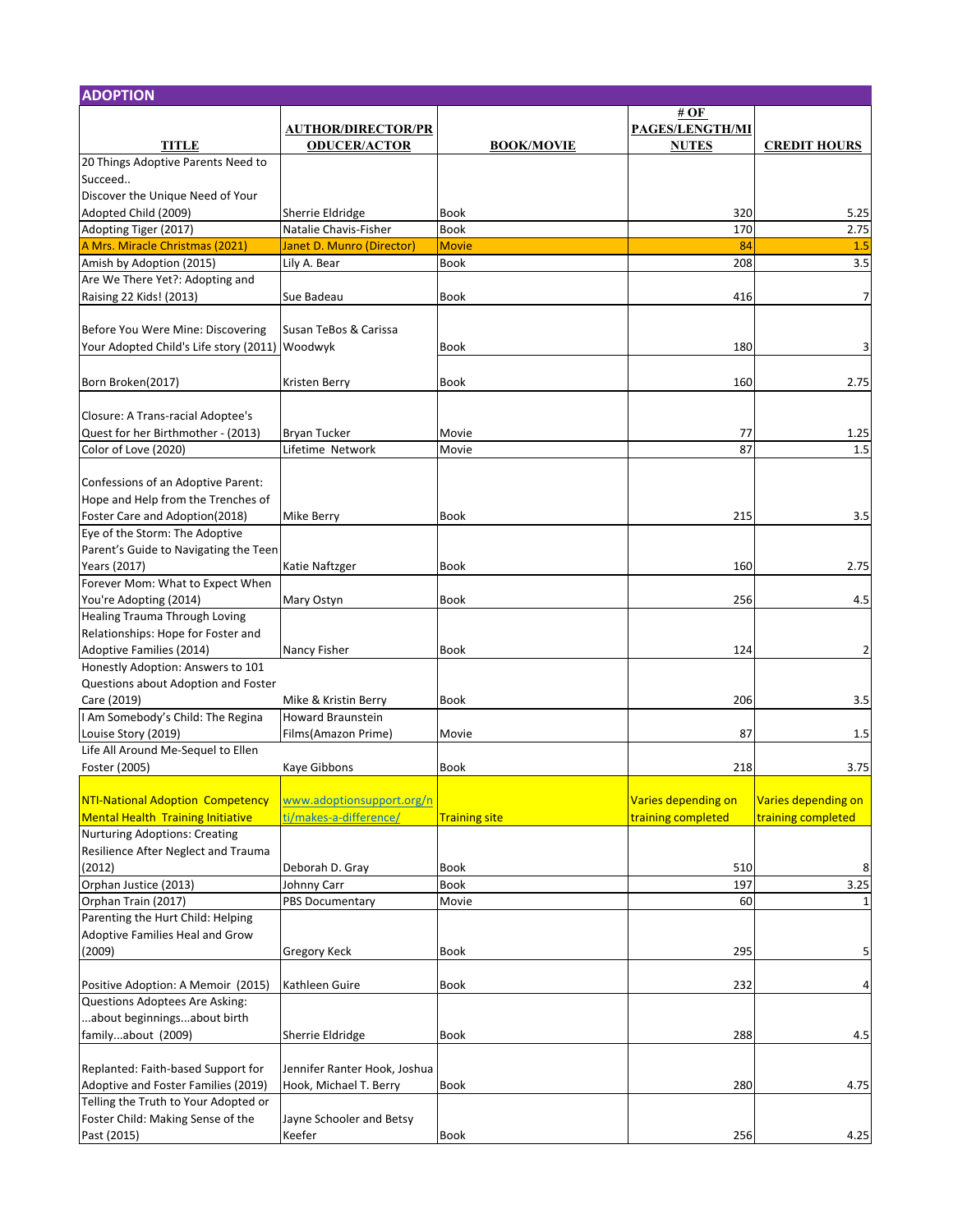| The Open-Hearted Way to Open               |                                   |                   |                     |                     |
|--------------------------------------------|-----------------------------------|-------------------|---------------------|---------------------|
| Adoption: Helping Your Child Grow          |                                   |                   |                     |                     |
|                                            |                                   |                   |                     |                     |
| Up Whole - 2016                            | Lori Holden                       | <b>Book</b>       | 228                 | 4                   |
| The Secret Daughter: A Beautiful           |                                   |                   |                     |                     |
| Novel of Adoption, Heartbreak, and a       |                                   |                   |                     |                     |
| Mother's Love - (2015)                     | Kelly Rimmer                      | Book              | 306                 | 5.25                |
| Three Identical Strangers-                 |                                   |                   |                     |                     |
| Documentary (2018)                         | Tim Wardle                        | Movie             | 96                  | 1.5                 |
|                                            | Marian D. Reinford & Emily        |                   |                     |                     |
| Tied with Heartstrings (2013)              | D. Martin                         | Book              | 308                 | 5.25                |
|                                            | Marianne Takas & Edward           |                   |                     |                     |
| To Love A Child - (2018)                   | Warner                            | Book              | 203                 | 3.25                |
|                                            |                                   |                   |                     |                     |
|                                            |                                   |                   |                     |                     |
| <b>Twenty Life Transforming Choices</b>    |                                   |                   |                     |                     |
| Adoptees Need to Make (2015)               | Sherrie Eldridge                  | Book              | 240                 | $\overline{a}$      |
| White Parents, Black Children:             |                                   |                   |                     |                     |
| <b>Experiencing Transracial Adoption -</b> | Darron T. Smith, Cardell K.       |                   |                     |                     |
| (2011)                                     | Jacobson, Brenda G. Juarez        | Book              | 162                 | 2.75                |
| <b>FOSTER CARE</b>                         |                                   |                   |                     |                     |
|                                            |                                   |                   | # $OF$              |                     |
|                                            | <b>AUTHOR/DIRECTOR/PR</b>         |                   | PAGES/LENGTH/MI     |                     |
| <b>TITLE</b>                               | <b>ODUCER/ACTOR</b>               | <b>BOOK/MOVIE</b> | <b>NUTES</b>        | <b>CREDIT HOURS</b> |
| A Chance in the World (2012)               | <b>Steve Pemberton</b>            | Book              | 272                 | 4.5                 |
|                                            |                                   |                   |                     |                     |
| A Forever Family: Fostering Change         |                                   |                   |                     |                     |
| One Child At A Time (2018)                 | Rob Scheer                        | Book              | 320                 |                     |
|                                            |                                   |                   |                     | 5.25                |
| Another Place at the Table (2004)          | Kathy Harrison                    | Book              | 256                 | 4.25                |
| Attachment and Bonding in the              | James Kenny PHD, Peter            |                   |                     |                     |
| Foster and Adopted Child (2014)            | Kenney JD.                        | Book              | 211                 | 3.5                 |
|                                            | Larry Bowron; Leslie Naugle       |                   |                     |                     |
| Beyond Acceptance (2011)                   | (director)                        | Movie             | 125                 | $\overline{2}$      |
| Closer to Home (2015)                      | Joan Montreuil                    | Movie             | 108                 | 1.75                |
| Faith & Foster Care: How We Impact         |                                   |                   |                     |                     |
| God's Kingdom (2016)                       | Dr. John DeGarmo                  | Book              | 176                 | $\overline{2}$      |
| Finding a Family(2011)                     | Mark Jean                         | Movie             | 87                  | 1.5                 |
| First Circle (2010)                        | Heather Rae                       | Documentary       | 72                  | 1.25                |
|                                            |                                   |                   |                     |                     |
| Foster (2018)                              | Deborah Oppenheimer               | Documentary       | 153                 | 2.5                 |
| Goodbye Sarah Jane (2017)                  | Sequoya Griffin                   | Book              | 414                 | $\overline{7}$      |
| Growing Up in the Care of Strangers:       |                                   |                   |                     |                     |
| The                                        |                                   |                   |                     |                     |
| Experiences, Insights, and                 |                                   |                   |                     |                     |
| Recommendations of Eleven Former           | Waln. K. Brown & John R.          |                   |                     |                     |
| Foster Kids (2009)                         | Seita                             | Book              | 192                 | 3.25                |
|                                            |                                   |                   |                     |                     |
| https://protect2.fireeye.com/v1/url?       |                                   |                   |                     |                     |
| k=c700f73f-989bce08-c704be3f-              |                                   |                   |                     |                     |
| 86ab8bdaf1e2-                              |                                   |                   |                     |                     |
| a881943bfa60e60d&q=1&e=8c8c58b             |                                   |                   |                     |                     |
|                                            |                                   |                   |                     |                     |
| e-fd2c-417d-acab-                          | <b>Foster Parenting Trainings</b> |                   |                     |                     |
| 99453ebdfe18&u=https%3A%2F%2F              | <b>NOTE:</b> There is a           |                   |                     |                     |
| www.fosterclub.com%2Ffoster-               | subscription fee to access        |                   | Varies depending on | Varies depending on |
| parent-training%2Fcourse-catalog           | these trainings                   | Training site     | training completed  | training completed  |
| https://www.indianafostercare.org/s        |                                   |                   |                     |                     |
| /article/Licensed-Foster-Parent-           | Indiana Foster Care (Licensed     |                   | Varies depending on | Varies depending on |
| <b>Resources</b>                           | <b>Foster Parent Resources</b>    | <b>Website</b>    | training completed  | training completed  |
| Instant Family (2018)                      | Mark Wahlberg                     | Movie             | 118                 | $\overline{2}$      |
|                                            |                                   |                   |                     |                     |
|                                            | Published by IARCA                |                   |                     |                     |
| In the Best Interest of the Child: A       |                                   |                   |                     |                     |
| practice guide to assist the parent        | http://www.iarca.org/upload       |                   |                     |                     |
| through the Child in Need of Services      | s/2018_Professional_Guide_        |                   |                     |                     |
| process-Version 4 (2018)                   | Child_Best_Interest.pdf           | Book              | 46                  | 0.75                |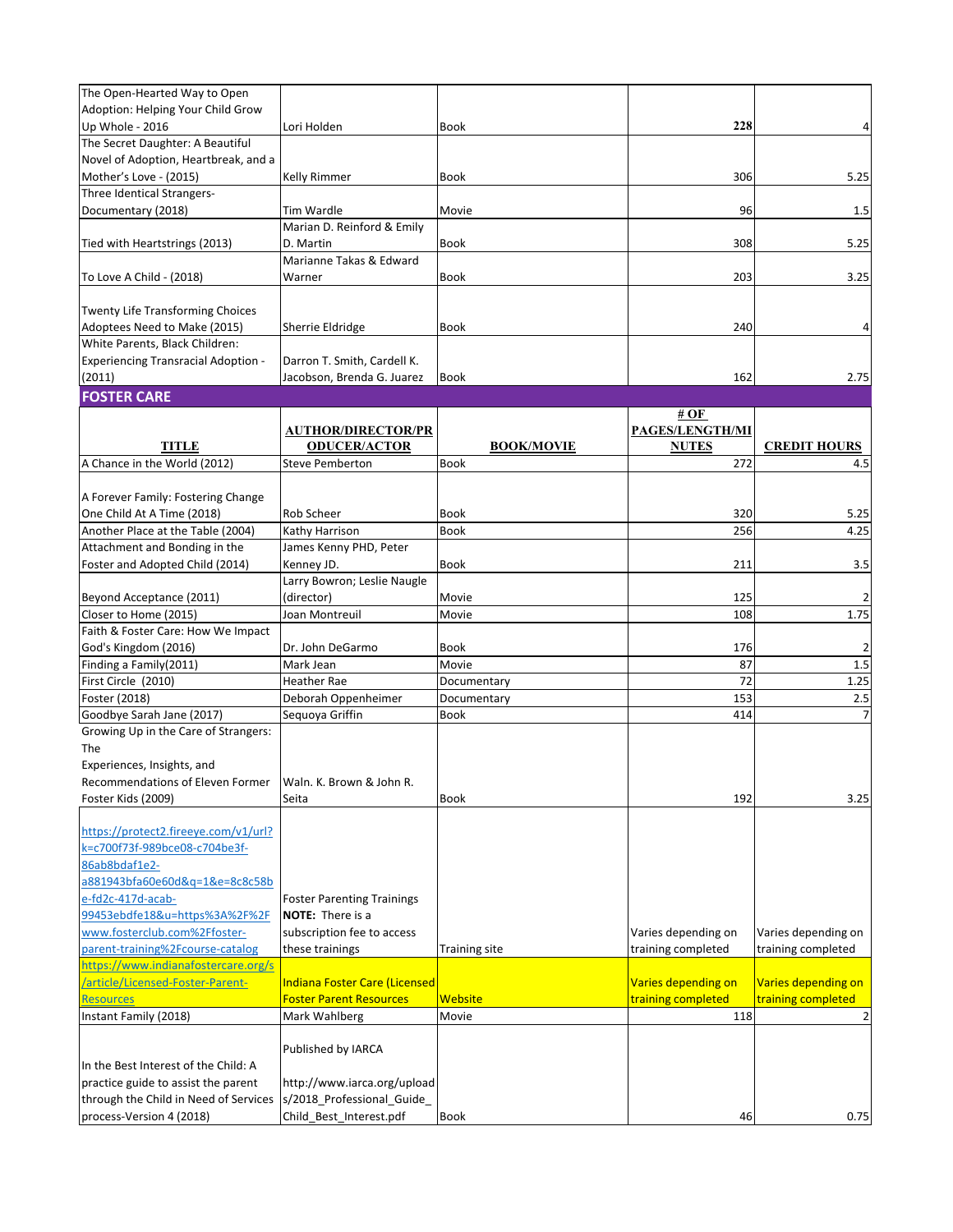| In the Best Interest of the Children<br>Michael Ray Rhodes<br>(1992)<br>96<br>(Director)<br>Movie<br>Keep the Doors Open: Lessons | 1.5            |
|-----------------------------------------------------------------------------------------------------------------------------------|----------------|
|                                                                                                                                   |                |
|                                                                                                                                   |                |
|                                                                                                                                   |                |
| Learned from a Year of Foster                                                                                                     |                |
| Parenting(2020)<br>220<br>Kristen Berry<br>Book                                                                                   | 3.75           |
|                                                                                                                                   |                |
| Life in the Foster Lane: Practical                                                                                                |                |
| Insights on Fostering Teens (2018)<br>138<br>Lesia Knudsen<br>Book                                                                | 2.25           |
|                                                                                                                                   |                |
| Like Family: Growing up in Other                                                                                                  |                |
| People's Houses: A Memoir (2013)<br>288<br>Paula McLain<br>Book                                                                   | 4.5            |
| No Ordinary Liz: An extraordinary                                                                                                 |                |
| story of life and family (2018)<br>Liz Sutherland<br>Book<br>126                                                                  | $\overline{2}$ |
| Pictures of Hollis Woods (2007)<br>Tony Bill (Director)<br>Movie<br>97                                                            | 1.75           |
| ReMoved (2013)<br>10<br>Nathaniel Matanick<br>Movie                                                                               | 0.25           |
| The Garbage Bag Kids (2015)<br>Virgina Jeffers<br>116<br>Book                                                                     | $\overline{2}$ |
| Jean-Pierre Dardenne, Luc                                                                                                         |                |
| The Kid with a Bike (2011)<br>Dardenne<br>Movie<br>127                                                                            | 2.25           |
| 334<br>The Language of Flowers - 2011<br>Vanessa Diffenbaugh<br><b>Book</b>                                                       | 5.75           |
| 90<br>The Lost and Found Family (2019)<br>Lucas Till<br>Movie                                                                     | 1.5            |
|                                                                                                                                   |                |
| The Ride (2020)<br>Alex Ranarivelo (Director)<br>98<br>Movie                                                                      | 1.75           |
|                                                                                                                                   |                |
| To the End of June: The Intimate Life                                                                                             |                |
| of American Foster Care - 2013<br>Cris Beam<br>336<br>Book                                                                        | 5.75           |
| Until Every Child is Home: Why the                                                                                                |                |
| Church Can and Must Care for                                                                                                      |                |
| <b>Orphans (2019)</b><br>230<br>Russell D. Moore<br>Book                                                                          | 3.45           |
|                                                                                                                                   |                |
| Welcome to the Rollercoaster - (2014) D.D. Foster<br>Book<br>238                                                                  |                |
| White Oleander (2002)<br>Michelle Pfieffer<br>Movie<br>110                                                                        | 1.75           |
| <b>KINSHIP/RELATIVE CARE</b>                                                                                                      |                |
|                                                                                                                                   |                |
| I Love Your from the Edges: Lessons                                                                                               |                |
| from Raising Grandchildren (2014)<br>124<br>Karen Best Wright<br>Book                                                             | 2              |
|                                                                                                                                   |                |
| 256<br>Raising Our Children's Children (2014) Deborah Doucette- Dudman<br><b>Book</b>                                             | 4.25           |
| Raising Your Children's Children: Help                                                                                            |                |
| for Grandparents Raising Grandkids                                                                                                |                |
| (2014)<br>Martha Evans' Sparks<br>Book<br>160                                                                                     | 2.75           |
| Relatives Raising Children: An<br>Joseph Crumbley &                                                                               |                |
| Robert L. Little<br>Overview of Kinship Care (1997)<br><b>Book</b><br>119                                                         | 2              |
| 122<br>Safety (2020)<br>Reginald Hudlin<br>Movie                                                                                  | $\overline{2}$ |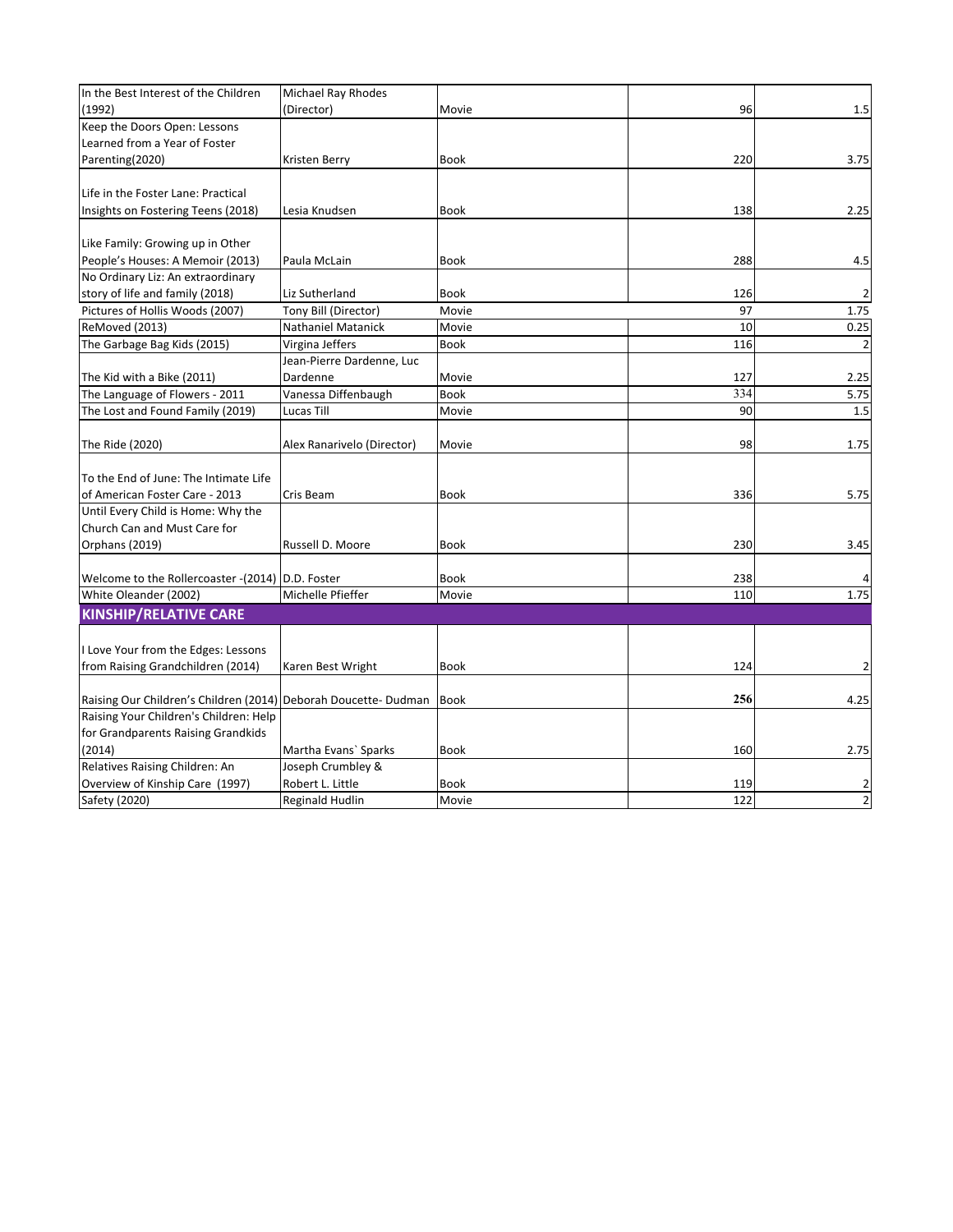| <b>RACE, EQUITY, INCLUSION</b>                        |                                  |                   |                |                     |
|-------------------------------------------------------|----------------------------------|-------------------|----------------|---------------------|
|                                                       |                                  |                   | # OF           |                     |
|                                                       | <b>AUTHOR/DIRECTOR/PRODU</b>     |                   | PAGES/LENGTH/  |                     |
| <b>TITLE</b>                                          | <b>CER/ACTOR</b>                 | <b>BOOK/MOVIE</b> | <b>MINUTES</b> | <b>CREDIT HOURS</b> |
| Black Foster Youth Handbook: 50+                      |                                  |                   |                |                     |
| Lessons I learned to successfully Age-                |                                  |                   |                |                     |
| Out of Foster Care and Holistically                   |                                  |                   |                |                     |
| Heal (2020)                                           | Angela Quilda-Banks              | <b>Book</b>       | 396            | 6.5                 |
| Black or White - (2014)                               | Kevin Costner, Octavia Spencer   | Movie             | 121            | 2                   |
| <b>Just Mercy</b>                                     | Destin Daniel Cretton (Director) | Movie             | 137            | 2.25                |
| No One Can Pronounce My Name                          |                                  |                   |                |                     |
| (2017)                                                | Rakesh Satyal                    | Book              | 384            | 6.5                 |
| Poverty and Power: The problem of                     |                                  |                   |                |                     |
| Structural Inequality - (2008)                        | <b>Edward Royce</b>              | Book              | 378            | 6.25                |
| Poverty & Power: The Problem of                       |                                  |                   |                |                     |
| Structural Inequality (3rd Edition)                   |                                  |                   |                |                     |
| (2015)                                                | <b>Edward Royce</b>              | Book              |                | 378 6.25            |
| Thank God I'm Natural (2009)                          | Tia Donaldson debunks            | Book              | 237            | 4                   |
|                                                       |                                  |                   |                |                     |
| The Color of Compromise: The Truth                    |                                  |                   |                |                     |
| about the American Churches                           |                                  |                   |                |                     |
| Complicity in Racism (2020)                           | Jemar Tisby                      | <b>Book</b>       | 256            | 4.25                |
| The Color of Water: A Black Man's                     |                                  |                   |                |                     |
| Tribute to His White Mother (2006)                    | <b>McBride James</b>             | Book              | 165/93         | 2.75/1.50           |
| The Hate You Give (2017)                              | Angie Thomas                     | <b>Book</b>       | 464            | 7.5                 |
| The Hate You Give (2018)                              | George Tillman Jr.               | Movie             | 132            | 2.25                |
| Time: The Kalief Browder Story (2017)                 |                                  |                   |                |                     |
| Season 1 (6 Episodes at 43 minutes                    |                                  |                   |                |                     |
| each)                                                 | Jenner Furst                     | Documentary       | 258            | 4.25                |
|                                                       |                                  |                   |                |                     |
| Under our Skin: Getting Real about                    |                                  |                   |                |                     |
| Race. Getting Free from the Fears                     |                                  |                   |                |                     |
| and Frustrations that Divide Us(2016) Benjamin Watson |                                  | Book              | 240            | 4                   |
|                                                       |                                  |                   |                |                     |
| Up Against Whiteness: Race, School,                   |                                  |                   |                |                     |
| and Immigrant Youth - (2015)                          | Stacey J. Lee                    | <b>Book</b>       | 168            | 2.75                |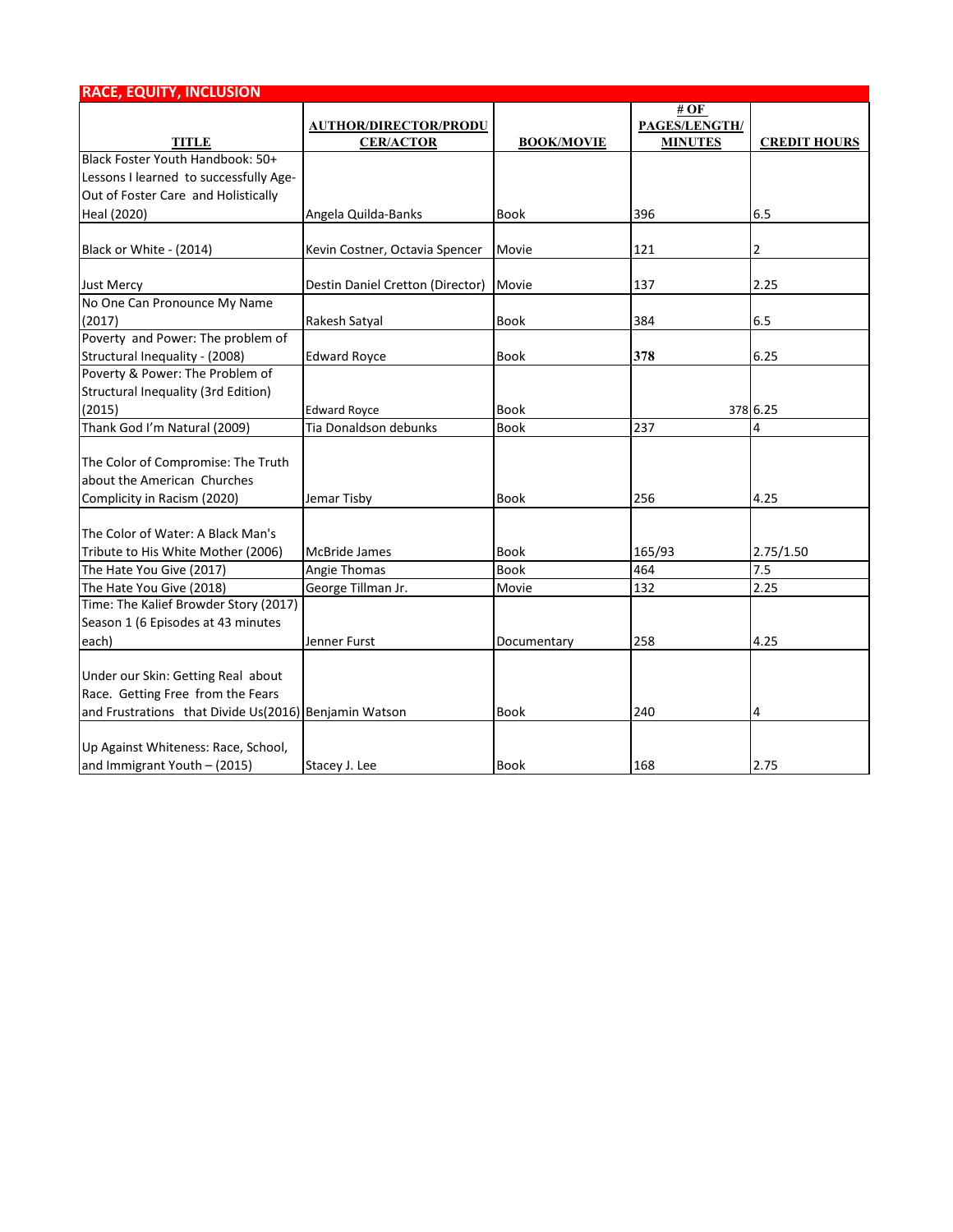| <b>SEXUAL ABUSE</b>                                                                                          |                                                                            |                   |                                                       |                               |
|--------------------------------------------------------------------------------------------------------------|----------------------------------------------------------------------------|-------------------|-------------------------------------------------------|-------------------------------|
| <b>TITLE</b>                                                                                                 | <b>AUTHOR/DIRECTOR/PR</b><br><b>ODUCER/ACTOR</b>                           | <b>BOOK/MOVIE</b> | # $\bf{OF}$<br><b>PAGES/LENGTH/MI</b><br><b>NUTES</b> | <b>CREDIT</b><br><b>HOURS</b> |
| Beginning to Heal: A First Book for Men                                                                      |                                                                            |                   |                                                       |                               |
| and Women Who Were Sexually Abused                                                                           |                                                                            |                   |                                                       |                               |
| As Children (2003)                                                                                           | Ellen Bass & Laura Davis                                                   | <b>Book</b>       | 125                                                   | 2                             |
|                                                                                                              | OnWatch<br>https://www.rightnowmedi<br>a.org/Content/Series/47203          |                   |                                                       |                               |
| Combating Trafficking Through Education                                                                      | 11                                                                         | Online training   | 56                                                    |                               |
| I am Jane Doe Documentary                                                                                    |                                                                            |                   |                                                       |                               |
| https://www.iamjanedoefilm.com/                                                                              | Mary Mazzio                                                                | Movie             | 99                                                    | 1.75                          |
| Made in the U.S.A.: The Sex Trafficking of<br>America's Children (2014)                                      | Alisa Jordheim                                                             | <b>Book</b>       | 251                                                   | 4.25                          |
| Meeting Them Where They're At:<br>Working with Survivors of Domestic and<br>Minor Sex Trafficking with ITVAP | https://indianacesa.org/ices<br>a-programs-<br>training/archived-webinars/ | Webinar           | 75                                                    | 1.25                          |
| No Place To Hide: The Rehtaeh Parsons                                                                        |                                                                            |                   |                                                       |                               |
| Story (2015)                                                                                                 | Rama Rau                                                                   | Movie             | 48                                                    | 0.75                          |
| "Why, Gary, Why?"(2019)                                                                                      | Jody Plauche                                                               | <b>Book</b>       | 222                                                   | 3.75                          |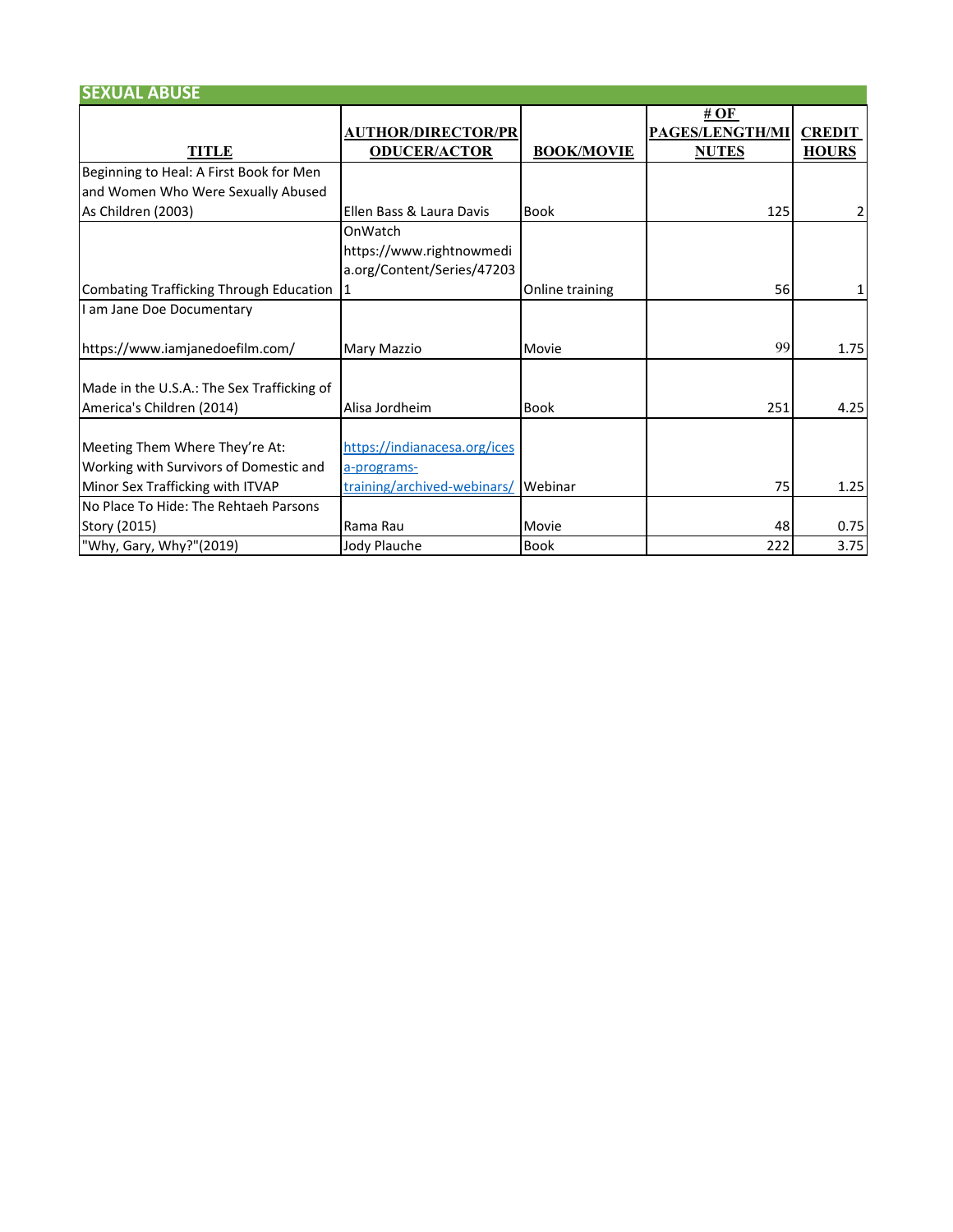| <b>SUBSTANCE USE</b>   |                           |                   |                      |               |  |  |
|------------------------|---------------------------|-------------------|----------------------|---------------|--|--|
|                        | <b>AUTHOR/DIRECTOR/PR</b> |                   | #OF<br>PAGES/LENGTH/ | <b>CREDIT</b> |  |  |
| <b>TITLE</b>           | <b>ODUCER/ACTOR</b>       | <b>BOOK/MOVIE</b> | <b>MINUTES</b>       | <b>HOURS</b>  |  |  |
|                        | Dede Gardner, Jeremy      |                   |                      |               |  |  |
| A Beautiful Boy (2018) | Kleiner                   | Movie             | 121                  | 21            |  |  |
| Ben Is Back (2018)     | Julia Roberts             | Movie             | 103                  | 1.75          |  |  |
| Four Good Days (2021)  | Glenn Close               | Movie             | 100                  | 1.75          |  |  |
| Jacinta (2020)         | Jessica Earnshaw          | Documentary       | 105                  | 1.75          |  |  |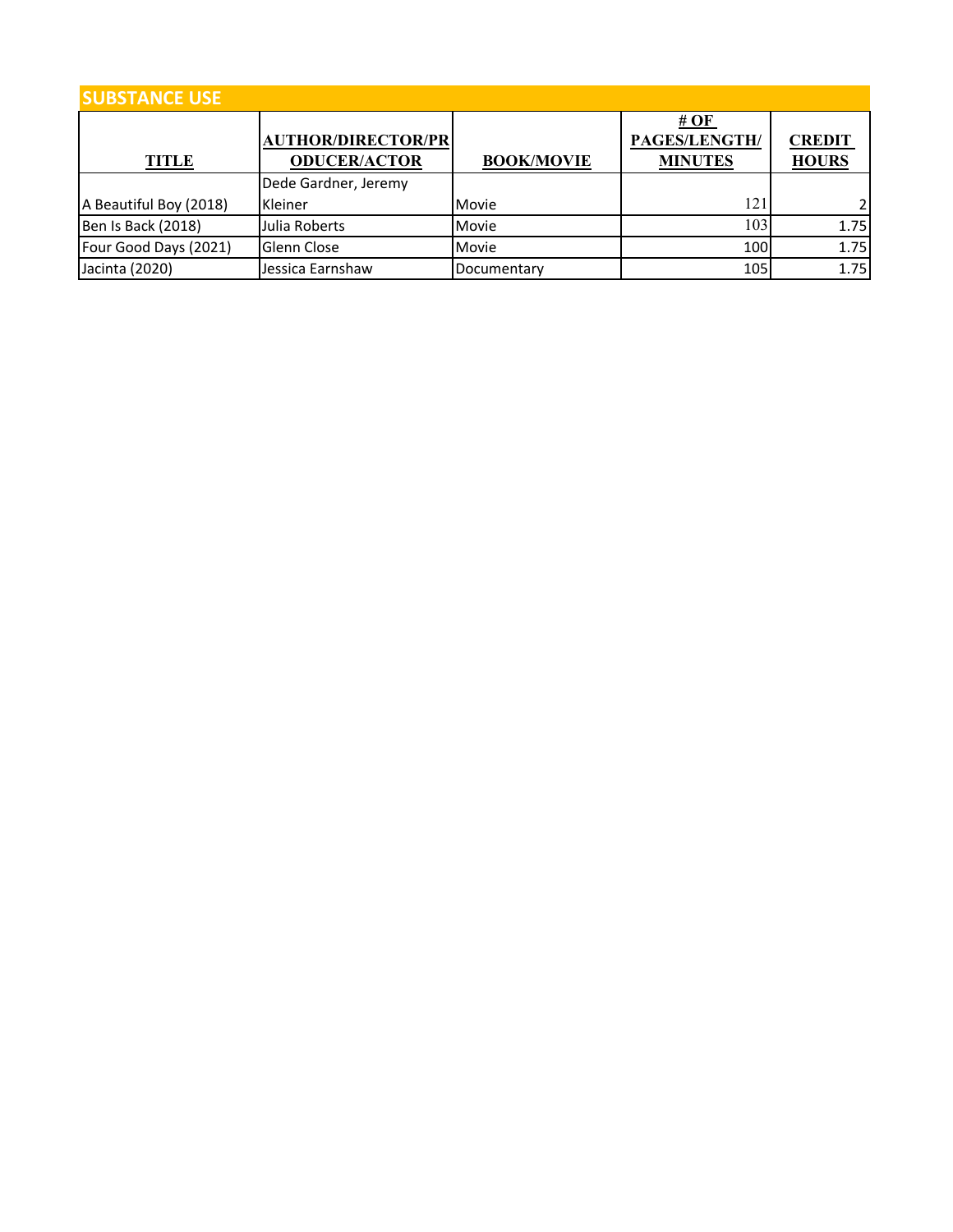| <b>EFFECTS OF TRAUMA</b>                                          |                                               |                       |                     |                |
|-------------------------------------------------------------------|-----------------------------------------------|-----------------------|---------------------|----------------|
|                                                                   |                                               |                       | # OF                |                |
|                                                                   | <b>AUTHOR/DIRECTOR/PRODUCER/AC</b>            |                       | PAGES/LENGTH/       | <b>CREDIT</b>  |
| <b>TITLE</b>                                                      | <b>TOR</b>                                    | <b>BOOK/MOVIE</b>     | <b>MINUTES</b>      | <b>HOURS</b>   |
|                                                                   |                                               |                       |                     |                |
| 13 Reasons Why (Season 1)m- 2017 first<br>episode, 2020 episode 3 |                                               |                       |                     |                |
|                                                                   |                                               |                       |                     | 12 (8 credits  |
| <b>NOTE:</b> See alternative hour guidelines                      | Joseph Incaprera                              | Movie                 | 724 (all episodes)  | limit)         |
| A Chance in the World: An Orphan Boy,                             |                                               |                       |                     |                |
| A Mysterious Past, and How He Found a                             |                                               |                       |                     |                |
| Place Called Home (2012)                                          | Steve Pemberton                               | Book                  | 268                 | 4.5            |
| A Piece of Cake (2007)                                            | Cupcake Brown                                 | <b>Book</b>           | 500                 | 8              |
| All at Once (2016)                                                | Jon Abrahams                                  | Movie                 | 152                 | $\overline{2}$ |
| Another Forgotten Child (2013)                                    | Cathy Glass                                   | <b>Book</b>           | 304                 | 5              |
| Another Place at the Table (2004)                                 | Kathy Harrison                                | <b>Book</b>           | 242                 | $\overline{4}$ |
|                                                                   |                                               |                       |                     |                |
| Breaking Night: A Memoir of                                       |                                               |                       |                     |                |
| Forgiveness, Survival, and My Journey                             |                                               |                       |                     |                |
| from Homeless to Harvard (2011)                                   |                                               | Book                  | 304                 | 5              |
|                                                                   | Liz Murray                                    |                       | 76                  | 1.25           |
| Broken Places - (2019)<br>Building the Bonds of Attachment:       | Roger Weisberg                                | Movie                 |                     |                |
|                                                                   |                                               |                       |                     |                |
| Awakening Love in Deeply Troubled                                 |                                               |                       |                     |                |
| Children (1998)                                                   | Daniel A. Hughes                              | Book                  | 272                 | 4.5            |
| Childhood Disrupted: How Your                                     |                                               |                       |                     |                |
| Biography Becomes Your Biology and                                |                                               |                       |                     |                |
| How You Can Heal (2016)                                           | Donna Jackson Nakazawa                        | Book                  | 304                 | 5              |
| Cinder Girl: My Journey Out of the Ashes                          |                                               |                       |                     |                |
| to a Life of Hope (2019)                                          | Christina Meredith                            | Book                  | 207                 | 3.5            |
| Cracked Up - The Darrell Hammond                                  |                                               |                       |                     |                |
| Story - (2018)                                                    | Michelle Esrick (Director)                    | Movie                 | 97                  | 1.75           |
| Cry Silent Tears (2013)                                           | Joe Peters                                    | <b>Book</b>           | 307                 | 5              |
| Damaged Angels: An Adoptive Mother                                |                                               |                       |                     |                |
| Discovers the Tragic Toll of Alcohol in                           |                                               |                       |                     |                |
| Pregnancy (2009)                                                  | <b>Bonnie Buxton</b>                          | Book                  | 331                 | 5.5            |
| Etched in the Sand(2013)                                          | Regina Calcaterra                             | Book                  | 320                 | 5.25           |
| Finding Fish (2001)                                               | Antwone Q. Fisher & Mim E. Rivas              | <b>Book</b>           | 262                 | 4.25           |
| Finding the Way Home (2019)                                       |                                               | Documentary           | 97                  | 1.5            |
| Foster Boy (2019)                                                 | Shaquille O'Neal                              | <b>Movie</b>          | 99                  | 1.75           |
| From Fear to Love: Parenting Difficult                            |                                               |                       |                     |                |
| Adopted Children (2010)                                           | B. Bryan Post                                 | Book                  | 116                 | $\overline{2}$ |
|                                                                   | https://instituteforfamily.org/from-place-to- |                       |                     |                |
| From Place to Place(2011)                                         | place/                                        | Documentary           | 80                  | 1.25           |
| Garbage Suitcase (2016)                                           | Shenandoah Chefalo                            | <b>Book</b>           | 198                 | 3.25           |
| Ghost Girl: The True Story of a Child in                          |                                               |                       |                     |                |
| Desparate Peril- and a Teacher Who                                |                                               |                       |                     |                |
| Saved Her (2017)                                                  | <b>Torey Hayden</b>                           | Book                  | 416                 | $\overline{7}$ |
| Gimme Shelter (2013)                                              | <b>Ron Krauss</b>                             | Movie                 | 101                 | 1.75           |
| Girl Unbroken (2016)                                              | Regina Calcaterra & Rosie Maloney             | <b>Book</b>           | 401                 | 6.5            |
| Joe Bell (2020)                                                   | Reinaldo Marcus Green(Director)               | Movie                 | 93                  | 1.5            |
|                                                                   |                                               |                       |                     |                |
|                                                                   |                                               |                       | 539                 |                |
|                                                                   |                                               |                       | Episode 1 (.75)     |                |
|                                                                   |                                               |                       | Episode 2 (1 hour)  |                |
|                                                                   |                                               |                       | Episode 3 (.75)     | 9.25           |
|                                                                   |                                               |                       | Episode 4 (.75)     | *NOTE: Can     |
|                                                                   |                                               |                       | Episode 5 (1 hour)  | only count     |
|                                                                   |                                               |                       | Episode 6 (1 hour)  | up to 8        |
|                                                                   |                                               |                       | Episode 7 (1 hour)  | alternative    |
|                                                                   |                                               |                       | Episode 8 (1 hour)  | training       |
|                                                                   |                                               |                       | Episode 9 (1 hour)  | hours          |
| Maid (2021)                                                       |                                               | <b>Netflix Series</b> | Episode 10 (1 hour) | annually)      |